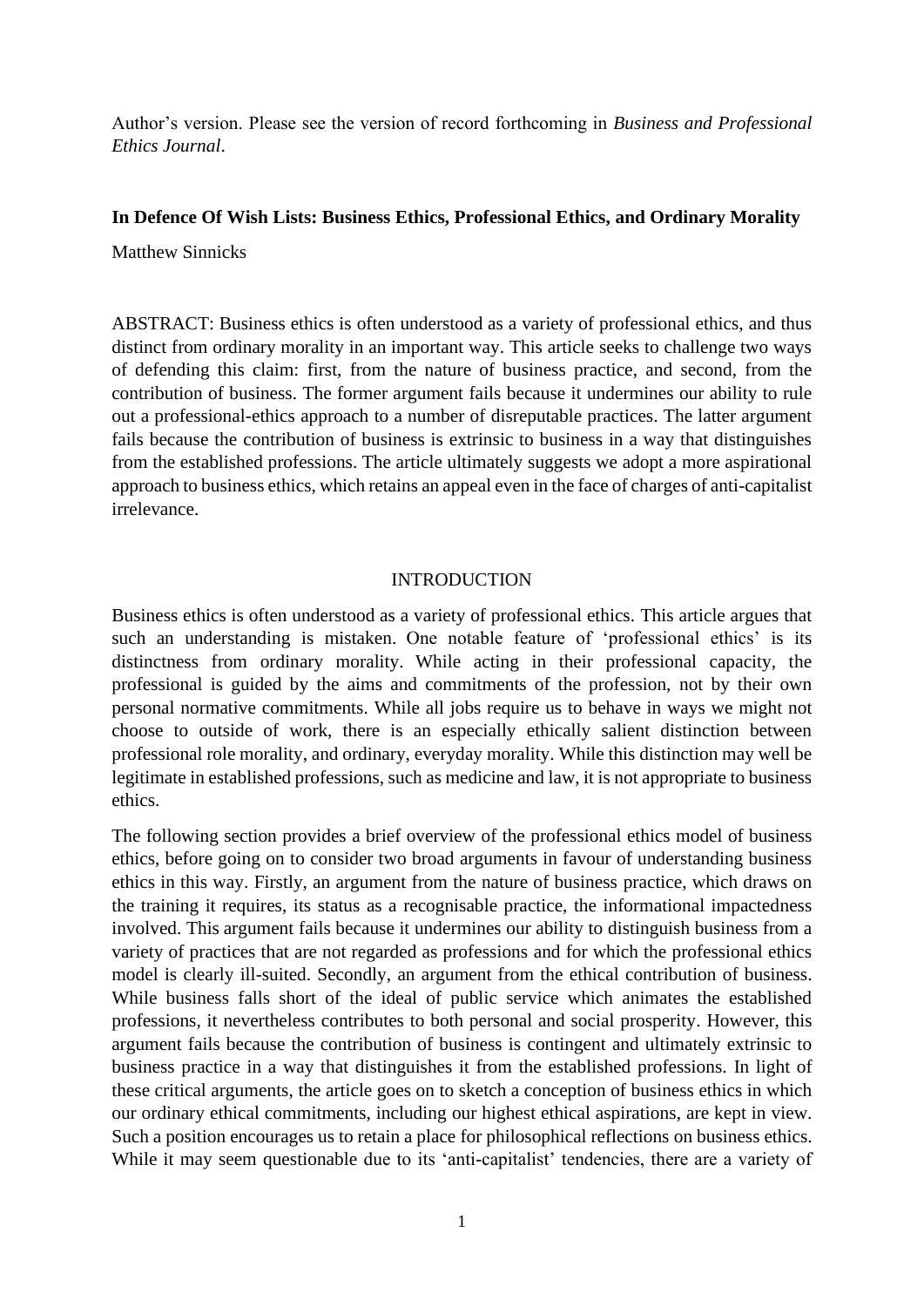ways in which a theory can be considered anti-capitalist, and even a more robustly anticapitalist approach can still contribute to the conversation in business ethics.

### BUSINESS ETHICS AS PROFESSIONAL ETHICS

As far back as 1914, Brandeis claimed that business "should be, and to some extent already is, one of the professions" (1914, p.1), and that "[i]n the field of modern business… mere moneymaking cannot be regarded as the legitimate end" (1914, p.5), claims which Abend, in his excellent history of business ethics, says have been echoed by "literally hundreds of others" (2014, p.227). This understanding of business informed the development of business schools in the  $20<sup>th</sup>$  century. James claims that

[A]s they developed in the course of the twentieth century, graduate business schools aimed at professionalising management. Especially in the United States, they were designed to give modern managers a new status that would be commensurable with a changed and enhanced role in an evolving and improving economy... Their founders wanted a higher prestige and a more abstract and academic education for managers who would form an elite. (2009, p.16)

However, Khurana (2010) notes that while professionalism was an ideal at play in the emergence of business schools throughout the 20th century, this is now an aspiration, rather than a reality. Parker (2018) likewise notes the frequency with which commentaries on the historical development of business schools lament the drift away from the goal of professionalisation. But even if these educational institutions never quite attained the status of professional training schools, the notion that business ethics is a variety of professional ethics remains.

The professions were traditionally understood as "occupations which have certain shared characteristics… Whether or not an occupation is more or less professionalized depends on how thoroughly it manifests these characteristics" (Callahan 1988, p.26). This classic understanding of professions regards professionalism as comprising three distinctive elements: the possession of a systematic body of knowledge or expertise, a commitment to a good broader than self-interest, and that the central activity of the occupation possesses an overall ethical character (Despotidou and Prastacos 2012).

Sometimes professional status is treated as an ethical aspiration for business. Koehn (1994) argues that for professionalism in business to succeed, both professionals and clients must be convinced of the moral nature of the profession. Steverson (2012) argues that business should be a profession, animated by the ideal of service. A similar impulse underpins Khurana and Nohria's (2008) discussion of management. Bowie argues that we should treat businesspersons as professionals provided they adopt an attitude of professionalism, understood in terms of respecting the duties of the business role (1985, p.44).

In other cases, business ethics is understood as already having a kind of professional status. Brown advocates "a view of managers as (or at least as relevantly akin to) *professionals* (such as lawyers and physicians) whose operating within an institution partially constitutes their professional status and contributes to the ethical standards they are to live up to in that role" (2013, p.490 – original emphasis). Donaldson argues that we should treat businesspersons as professionals because the self-critical rationality required to improve corporate strategy requires professionalism and professional values (2000, p.91). Similarly, von Kriegstein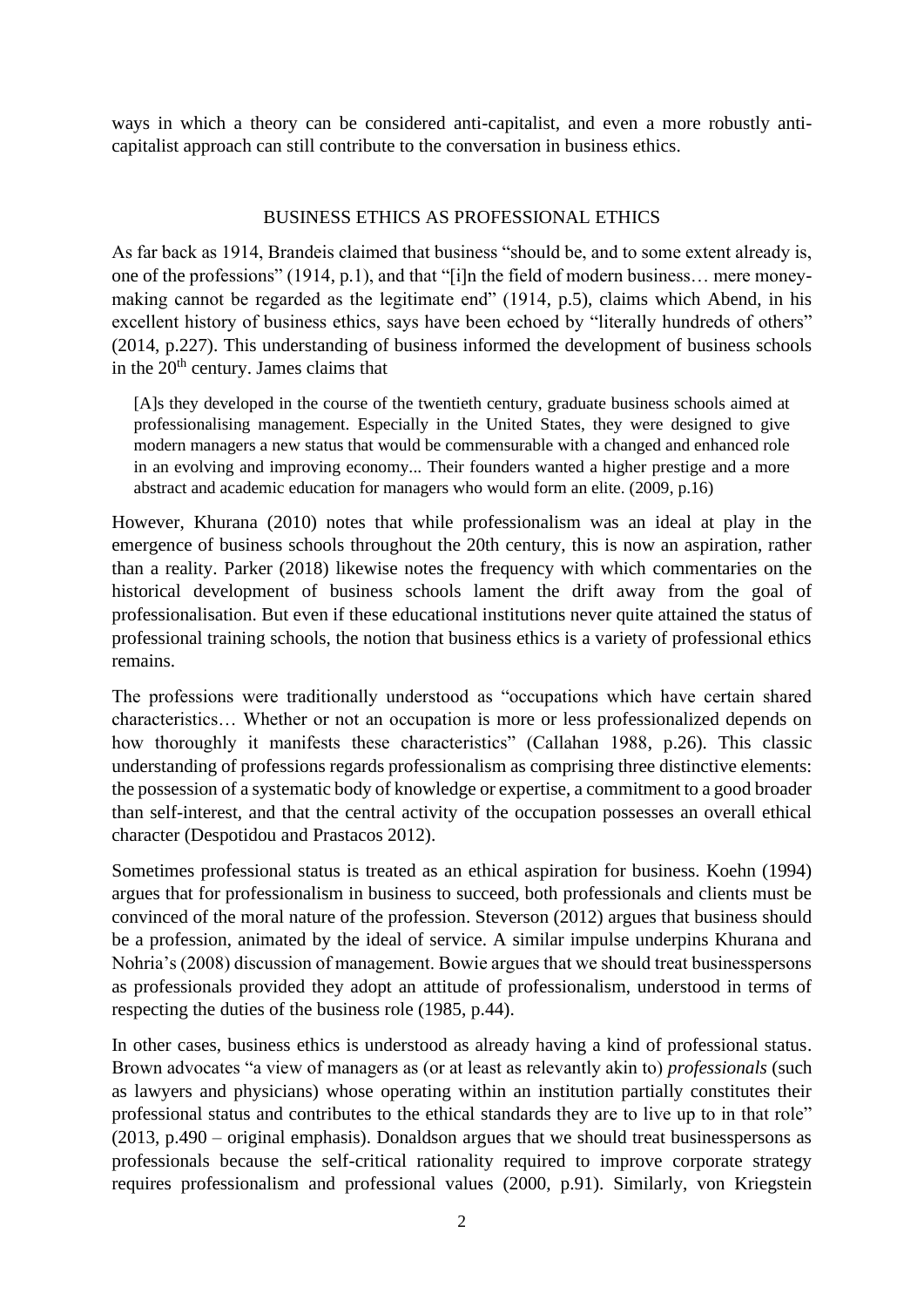suggests that "managerial obligations are best understood as part of a professional code" (2016, p.445). Heath argues that

[i]n the same way that medical ethics concerns, first and foremost, ethical questions that arise from the professional role of doctors, and legal ethics deals with questions that arise from the professional practice of lawyers, business ethics deals with questions that arise out of the professional role of managers. (2014, p.69)

While the literature on business ethics and professionalism covers a wide variety of topics, and there are numerous conceptions of professionalism in play, my focus in this article is on this latter set of views, which regard professionalism as an established part of business. The aspect of professional ethics which requires a kind of 'bracketing-off', to borrow a term from Jackall (2010), from the ethics of ordinary life is of particular interest here. On this model, the professional focuses on the aims and commitments of the profession while acting in their professional capacity, rather than their own personal commitments. This bracketing-off does not mean that the precepts of ordinary morality are lost from view entirely, but rather that their force is suspended due to the context provided by the professional role. As a result, business ethics is supposed to take on a largely explicatory role, and bring out the ethically salient features of business practice.

The distinction between personal and professional morality goes back at least as far as Durkheim. In a lecture series delivered between 1890-1900, Durkheim claimed that 'moral particularism' – his preferred term for the notion that some ethical imperatives apply only to occupiers of certain roles – "has no place in individual morals… [but] goes on to reach its climax in professional ethics" (1992, p.5). This feature is what justifies the understanding of professional ethics as a kind of 'role morality' (Swanton 2007, Radtke 2008). Alzola captures this conception of business ethics well: "To a large extent, business ethics is role ethics. Much business activity is conducted through firms involving roles and special relationships, which are allegedly governed by special principles, constituting a morality on their own" (2017, p.48). This line of thinking has given rise to the suggested adoption of professional pledges in business settings (see de Bruin 2016).

This notion of 'special principles' underpinning professional ethics is perhaps best illustrated by the example of the legal profession, given that its adversarial nature stands in contrast to the cooperative tenor of ordinary morality. According to Hursthouse, "[l]awyers' professional role often permits – indeed requires – them to do things that would be wrong if they were acting outside their professional role" (2008, p.236). Examples might include aggressively questioning an emotionally vulnerable victim of crime, and seeking to cast doubt on their reliability. A similar point could be made about respecting confidentiality in the medical profession, even when breaching it would lead to some greater good. While others have denied that professional ethics justifies straight-forwardly unethical actions – in contrast to Hursthouse, Applbaum claims that it would be wrong to conclude that professions can "mint moral permissions to do what otherwise would be morally prohibited"  $(1999, p.3)$  – there remains a sense in which professional obligations are distinct from our ordinary ethical obligations, and indeed their nature as professional obligations is what justifies this special status. What this means is that ethical deliberation which occurs within the professional role is subordinated to the demands of that role, but not to our ordinary, everyday ethical concerns. This is an important feature of professional ethics, and thus is a central focus of the discussion that follows.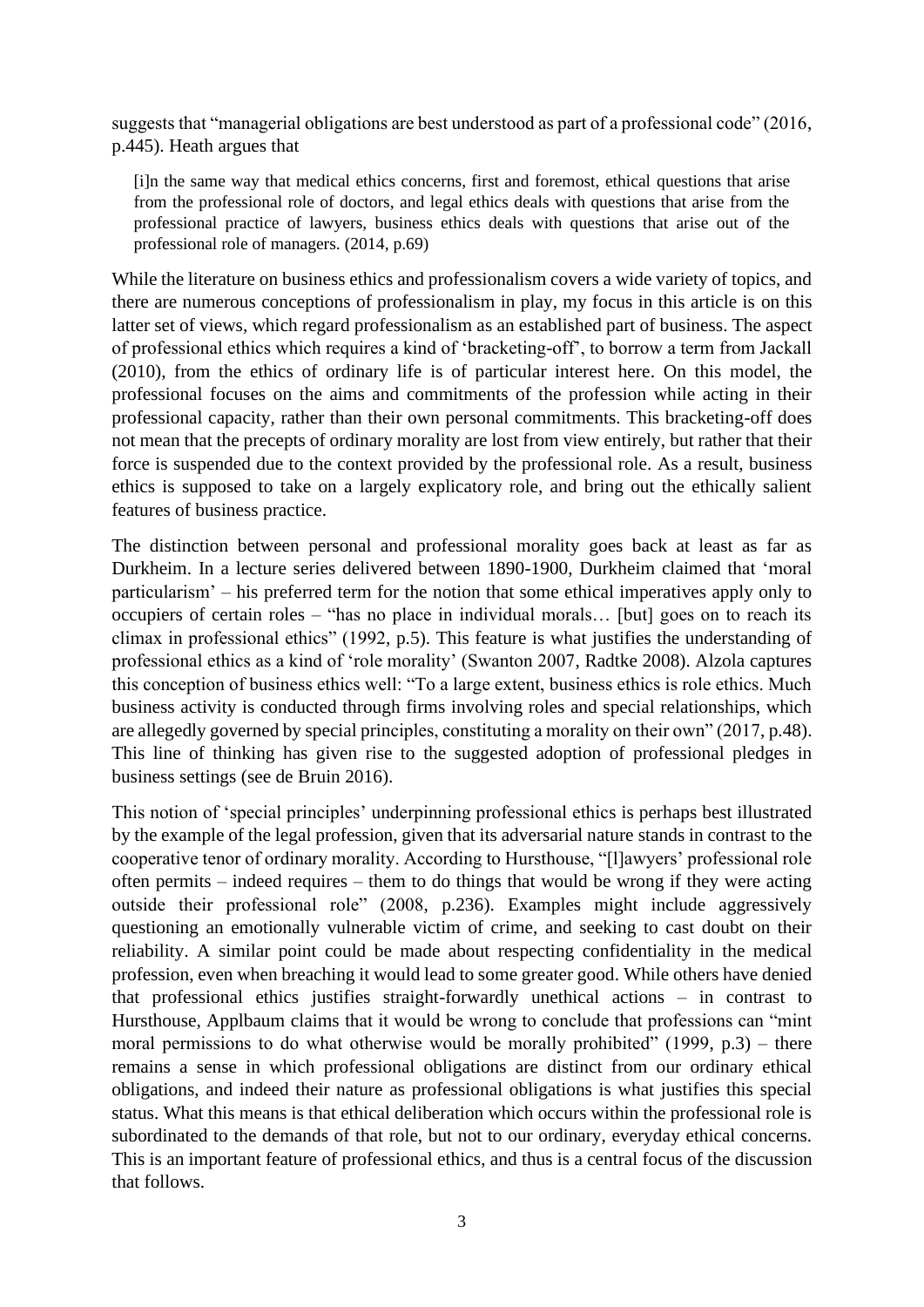The moniker 'professional ethics' is somewhat misleading, however. This is in part because a special, role-differentiated morality does not always attach to recognised professions. Engineering ethics, for instance, seems to align with ordinary morality. There are also occupations whose status as profession or otherwise is not established, such as the military (though see Caforio (1988) for an argument in favour of understanding the military as a profession), and occupations that are typically regarded as non-professions, such as politics or various competitive sports, where a kind of limited exemption from ordinary ethics may be justifiable. Furthermore, to think of the professions in primarily normative terms may well be naïve. The sociology of professions tells us that professionalisation is a process, and professional status is an achievement in which the power of the putative professional group plays a central role. It is not a matter of whether an occupation meets a certain set of necessary and sufficient criteria for the status of profession, instead the nature of the work may be secondary to the relevant institutional processes (see Muzio et al. 2013), even if there are some limitations to the sorts of occupations which could conceivably attain such a status.

Nevertheless, it is worth retaining the term 'professional ethics' because the model of ethics central to the argument that follows has typically been discussed under this heading in the academic literature. Martin suggests that the dominant perspective in professional ethics holds that it "consists entirely of the moral requirements attached to a profession," and that "[a]ny additional personal commitments are, by their very nature, excluded" (2000, 4). Freedman argues that we often "attribute to professionals a morality of their own, attached to their professional role… we feel that in reaching decisions professionals are more constrained by their professional values than are nonprofessionals and, conversely, take into less account those considerations which ordinarily apply" (1978, p.1). Gewirth's 'separatist thesis' – not to be confused with the 'separation thesis' that regards economic values as separate from ethical values (see Freeman 1994, Sandberg 2008) – holds that "professionals, by virtue of their expertise and their consequent roles, have rights and duties that are unique to themselves and that may hence be not only different from, but even contrary to, the rights and duties that are found in other segments of morality" (1986, p.282). Oakley and Cocking note that "[p]rofessionals, it is said, have no use for simple lists of virtues and vices. The complexities and constraints of professional roles create peculiar moral demands on the individuals who occupy them. Traits that are vices in ordinary life are praised as virtues in the context of professional roles." (2001, p.1). Even though there is an important distinction here, this dichotomy is likely exaggerated. After all, the goods served by most established professions are typically manifestations of our most cherished ethical concerns (for healing the sick, enacting justice, and so on). Indeed, while professions are granted a limited exemption from some aspects of ordinary morality, this paper goes on to argue that this exemption is only justified because of this intimate relation to important ethical goods.

The following sections seek to challenge the view that business ethics, in particular as it relates to managers, should be understood as a variety of professional ethics, in the sense outlined here. They do so by exploring two arguments in favour of the professional ethics model of business ethics, one focusing on the nature of business practice, and one focusing on the contribution of business.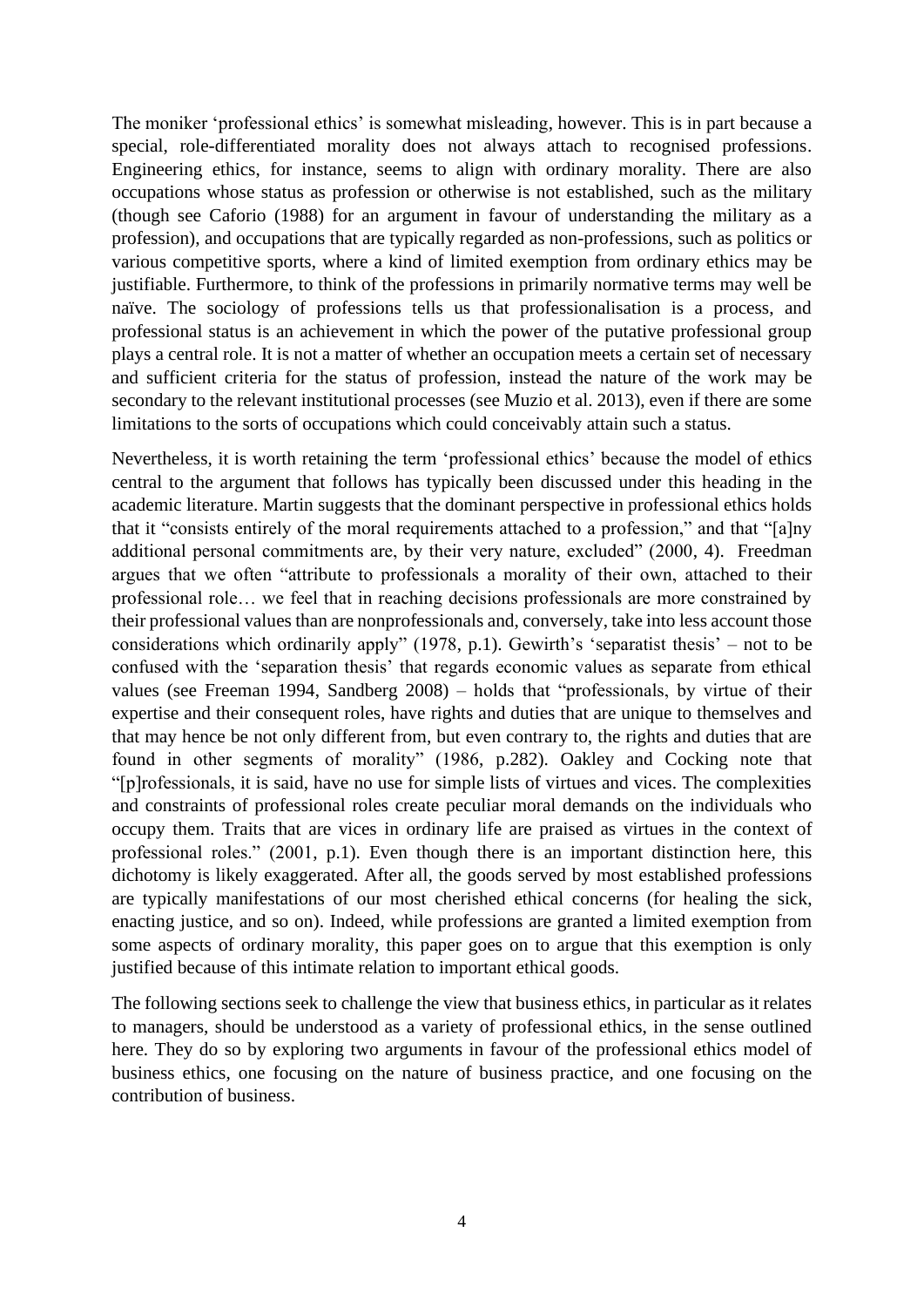#### THE NATURE OF BUSINESS

It may seem intuitive to regard business ethics as a kind of professional ethics on account of the nature of business, which seems in some ways distinct from various non-professional occupations. The domain of business seems to be at least relatively akin to a professional setting, partly in virtue of the skills it requires, its distinctive nature, and the position managers of businesses find themselves in, amongst other things. Brown plausibly notes that "actual social circumstances," are such that "managers can understand themselves as professionals" (2013, p.499). Calls for a kind of professional 'oath', to mirror medicine's Hippocratic oath, for business practitioners are in line with widely held intuitions about the status of business, whereas they would be manifestly inappropriate for many occupations. This is particularly true of management in light of the fiduciary duty it involves, an important facet of a wide range of professional relationships. That managers have this duty to shareholders is clearly of ethical importance, even if there is room for disagreement about how significant this fact is. Furthermore, there are specialisms within business practice which clearly require specific knowledge, e.g. of supply chains, employment law as it relates to HRM, and so on. This section examines some reflections on various aspects of business practice that seem to justify the adoption of the professional model and argue that they fall short of this aim.

Schaefer notes that "[t]he professional life requires competence in one's field, and a permanent commitment to performance in that field" (1984, p.270). One marker of both competence and a longstanding commitment is an extensive training programme, which is standard in established professions such as medicine and law. Such a training programme imparts the requisite expertise and, at least as a result of opportunity cost, suggests someone is likely to devote a significant portion of their life, likely their entire career, to the occupation in question. In this vein, Donaldson suggests that business managers should be regarded as professionals, and adds that "[b]y "business manager" I refer to those who are formally trained in the skills designed to effect successful management, to, for example, the students who graduate from MBA and undergraduate business programs." (Donaldson 2000, p.89). This is a significant qualification.

There is a wider sense of business practice that does not require the technical expertise and accreditation Donaldson has in mind. As Khurana et al. (2005) note, one can enter business without any formal training. Most people would think twice about taking legal counsel or receiving medical treatment from practitioners who do not possess formal accreditation, but such an aversion does not exist in business. This is in part because the scope of business is so broad. According to Gini and Marcoux's plausible definition, "business is, at its most fundamental level, the activity of executing exchange transactions" (2012, p.22), which can involve any number of particular activities. Because of this, business extends beyond those formally trained through an undergraduate business degree or an MBA programme. If we were to accept Donaldson's stipulation, it would be perfectly possible to have two people – one of whom has graduated from a business programme, one of whom has not – working in the same organisation, doing the same job, with the same degree of competence, and be forced to regard only one of them as a professional. That this apparently arbitrary apportioning of professional status to one but not the other seems to be an unattractive consequence of Donaldson's claim.

Nevertheless, Donaldson recognises the unusually open nature of business. He says, "[t]he instrumental skills of the manager are entirely relative to the conception of the function of the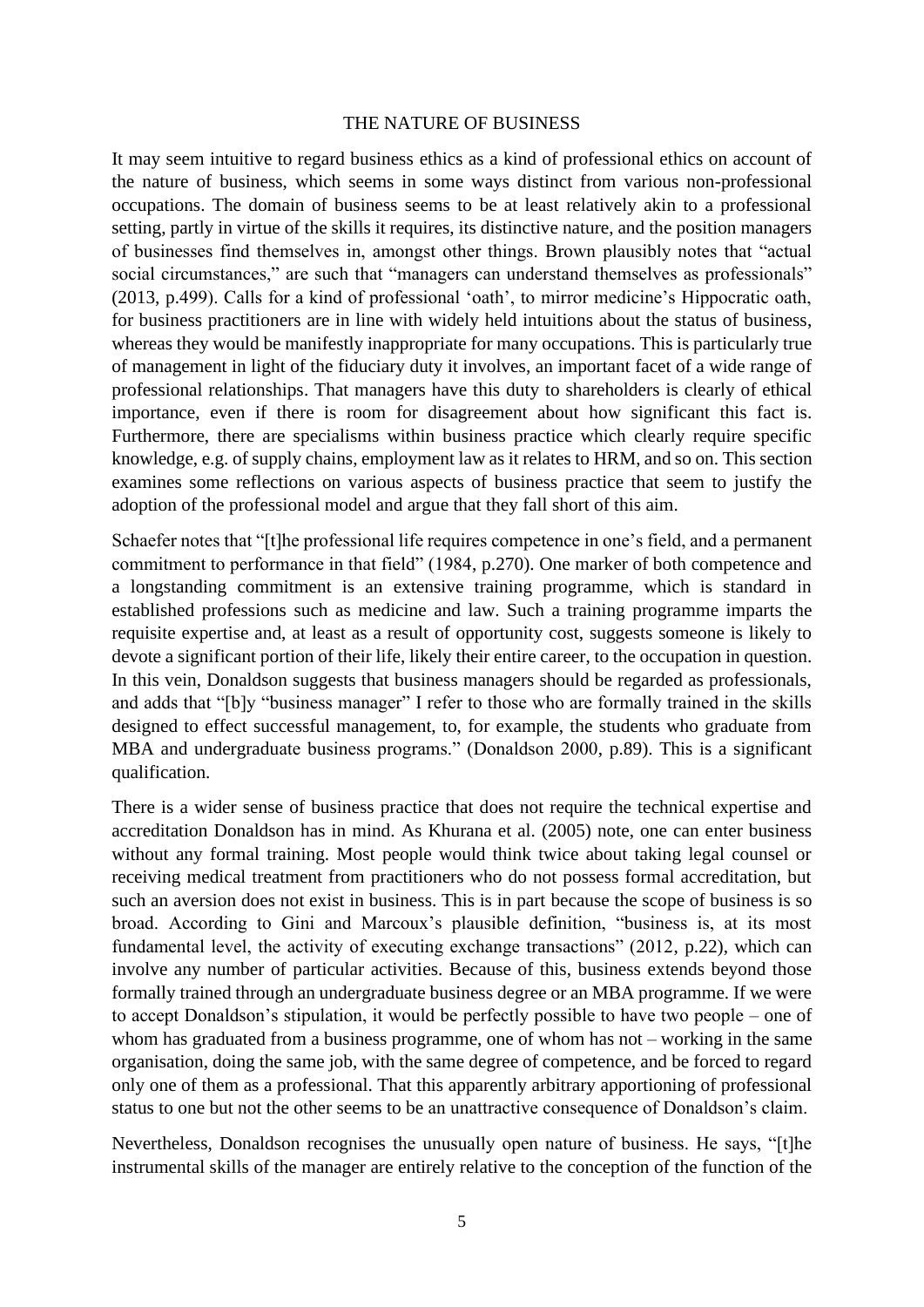corporate organization. A successful manager is one who serves the corporation as an agent well, achieving the ends of the organization successfully" (Donaldson 2000, p.89). The ends of a business organization are not as liable to be part of a single, evolving body of knowledge as is the case in the established professions. Contrast this with accounting, perhaps the profession most closely aligned with business, which does have a have a specialised body of knowledge and expertise at its core, and does require specialised training and accreditation.

Yet, despite this open nature, business still constitutes a recognisable form of activity. Indeed, according to Marcoux, "although business is not a profession, like medicine and law, it is a practice. We have an intuitive grasp of what it is to do business and it is engaging in that activity that makes the entities engaging in it *business* entities rather than entities of another kind" (2009, p.21 – original emphasis). This line of thinking, "invites the business ethicist to talk about business, the way the medical ethicist talks about medicine and the legal ethicist talks about law" (Marcoux 2009, p.31). This invitation is, in effect, to focus on an explicatory account of business ethics, and so to treat business ethics as a variety of professional ethics and in legitimate possession of distinctive norms and values, without requiring any further claims about the status of business as a profession.

However, this appeal to medical ethics and legal ethics as illustrations of the shape business ethics ought to take, on the grounds that it is a 'practice', seems ill-equipped to justify an explicatory approach to business ethics. This is because it applies to disreputable activities such as torture and execution as much as it does to medicine and law. Torture and execution are practices, in this sense. Each has its own distinctive internal logic, just as each requires a certain degree of expert knowledge. We would not, however, advocate an explicatory conception of torture ethics, i.e. an approach which takes the basic nature and aims of torture as a normative bedrock, as Marcoux suggests we should with business. Neither the status as a practice, in this sense, nor the requirement of specialised knowledge is sufficient. There is, of course, an academic literature on the ethics of torture, but it is not practice-focused (see, for instance, Brecher 2007, Waldron 2010). One suspects this is because the practice of torture is not, in fact, good. As Waldron notes, it "is dispiriting as well as shameful to have to turn our attention to this issue" (2005, p.1683) because the question of whether torture was permissible had, for so long, been considered closed.

Even if torturers regard themselves as serving the community, by procuring information about possible atrocities for instance, we have enough reason to be sceptical about this claim to expect it to be addressed in any discussion of the ethics of torture. Because torture is so highly contested, we could not simply treat it as a form of professional ethics, exempt from our ordinary ethical concerns. That is to say, we do not typically or immediately regard torture as being important to human wellbeing as we do with medicine and law. The good it serves, and indeed whether it serves any good, are open to legitimate debate. There may be cases for defending torture (e.g. Steinhoff 2006) but these take themselves to be defending a highly contentious position, and as a result do not proceed along practice-focused lines.

The general distinction between practice-focused and non-practice-focused lines of enquiry into the ethics of various occupations seems largely to track the distinction between established professions and non-professions. Medicine and law are both practices, so are torture and executions, and so are more reputable occupations such as plumbing and working as a security guard. However, only medicine and law from this list are professions, and only medicine and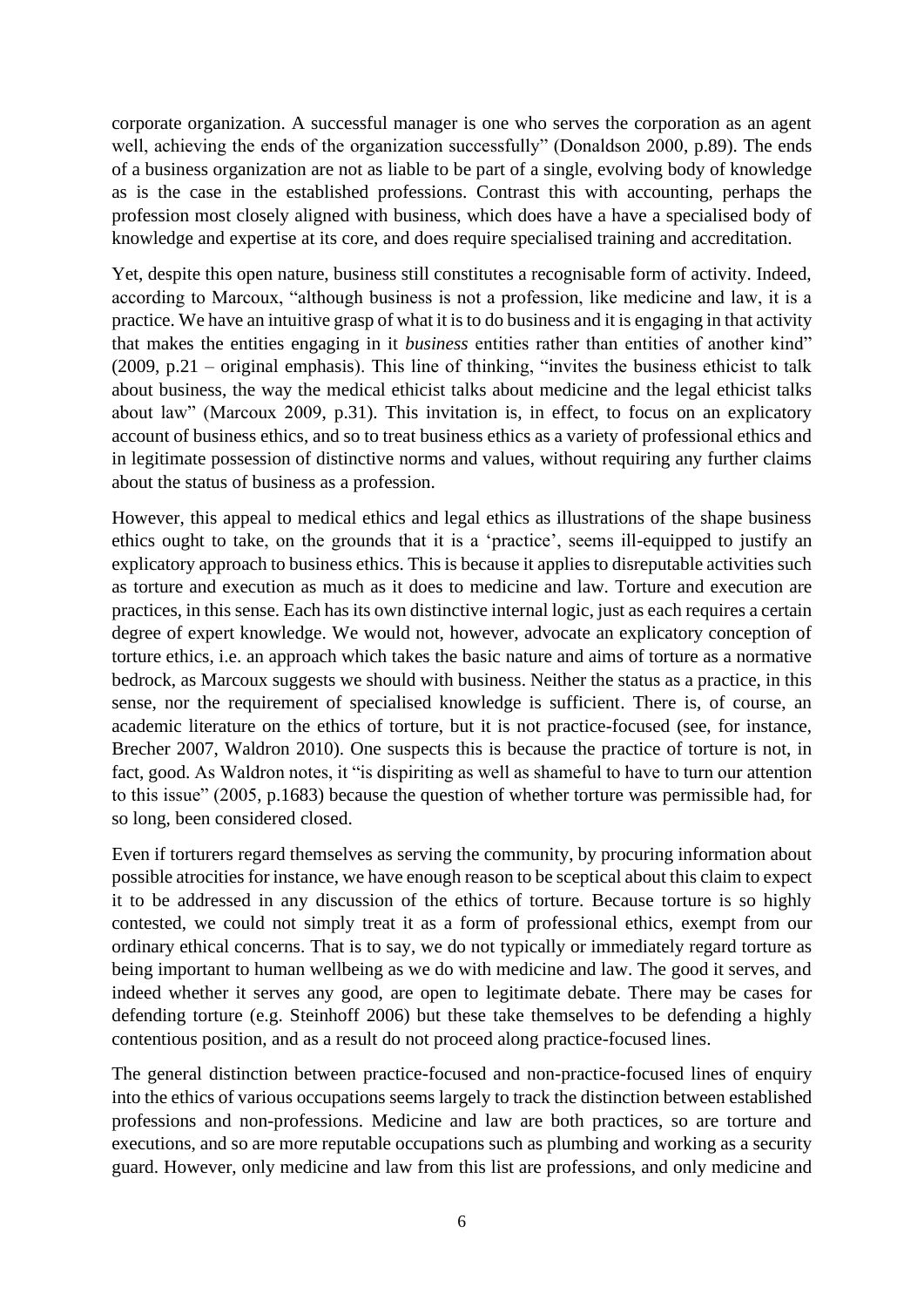law are subject to a practice-focused, explicatory line of ethical enquiry. Therefore, it seems that it is not this practice-status that allows us to treat medical and legal ethics as practicefocused. The best explanation of why medical ethics and legal ethics as fields of academic enquiry are practice-focused, is that the worthiness of serving human health and upholding justice are not in doubt. At this stage, it seems that only when an activity has a legitimate claim to have the ethical quality of the established professions, will a largely explicatory ethical enquiry be apt.

Before turning to the issue of the goods served by business in the following section, there is another argument for conceiving of business ethics as a variety of professional ethics that is worthy of consideration: that put forward by Heath. Heath advances an explicatory or articulatory view of business ethics, which treats it as a kind of professional ethics and thus offers "agents limited "moral immunity" from the norms of everyday morality" (Heath 2014, p.110). He says, "[a]ccording to the "professional ethics" view, business ethics represents an attempt to articulate a code of conduct that is already implicit both in the structure of corporate law and in the best practices of working managers." (Heath 2014, p.70), and his reasons for defending this view focus on the position of trust held by managers.

This trust requirement emerges out of what Williamson (1973) refers to as 'informational impactedness'. In certain occupations, contracts are only able to specify obligations and aims in vague terms, and thus those who are so employed have a degree of discretion over how they work. "The purchaser often lacks not only the information and skills to determine the best course on her own, but is often incapable of even verifying that the supplier has done so after the fact" (Heath 2014, p.71). This seems to open the door to any number of occupations which are obviously not professions to be accounted as such – contractors, hair stylists, and mechanics are Heath's examples (ibid). In these cases, thanks to word of mouth, online reviews, as well as the possibility of repeat purchases, "the market does a tolerable job of overcoming important information asymmetries" (ibid). What matters for business ethics is the trust placed in the manager that is necessary in the absence of such mechanisms. According to Heath, "[t]he nature of the managerial role is such that they need to be both trusted and trustworthy… The fact that they are in a position of trust is what matters" (2014, p.73).

However, these markers of professionalism also apply to many non-professional roles, including those that do not seem to be subject to online reviews or repeat purchases. Occupants of all manner of lower-level supervisory roles, in, for instance, retail stores, may all find themselves in such a position of trust regarding access to cash and possession of keys. Likewise, refuse collectors are trusted not to examine the contents of people's bins for discarded personal letters or evidence of embarrassing purchases, and we cannot easily verify whether they have not done so. Nevertheless, we are not tempted to treat ethical enquiry into these fields as varieties of professional ethics (and indeed, that is not how they proceed. See Mujtaba and Sims (2006) for retail workers, and Hamilton et al. (2019) for refuse collectors). We certainly want members of these occupations not to abuse the trust placed in them, and we may even hope they will be partly motivated by a desire to contribute to the common good, but such occupations do not seem to be candidates for professional status.

Word of mouth plays a role for the established professions too, and reports of poor practice are easy to escalate thanks to social media and online reviewing systems, without us being tempted to regard them as possessing a status similar to non-professional occupations. We may return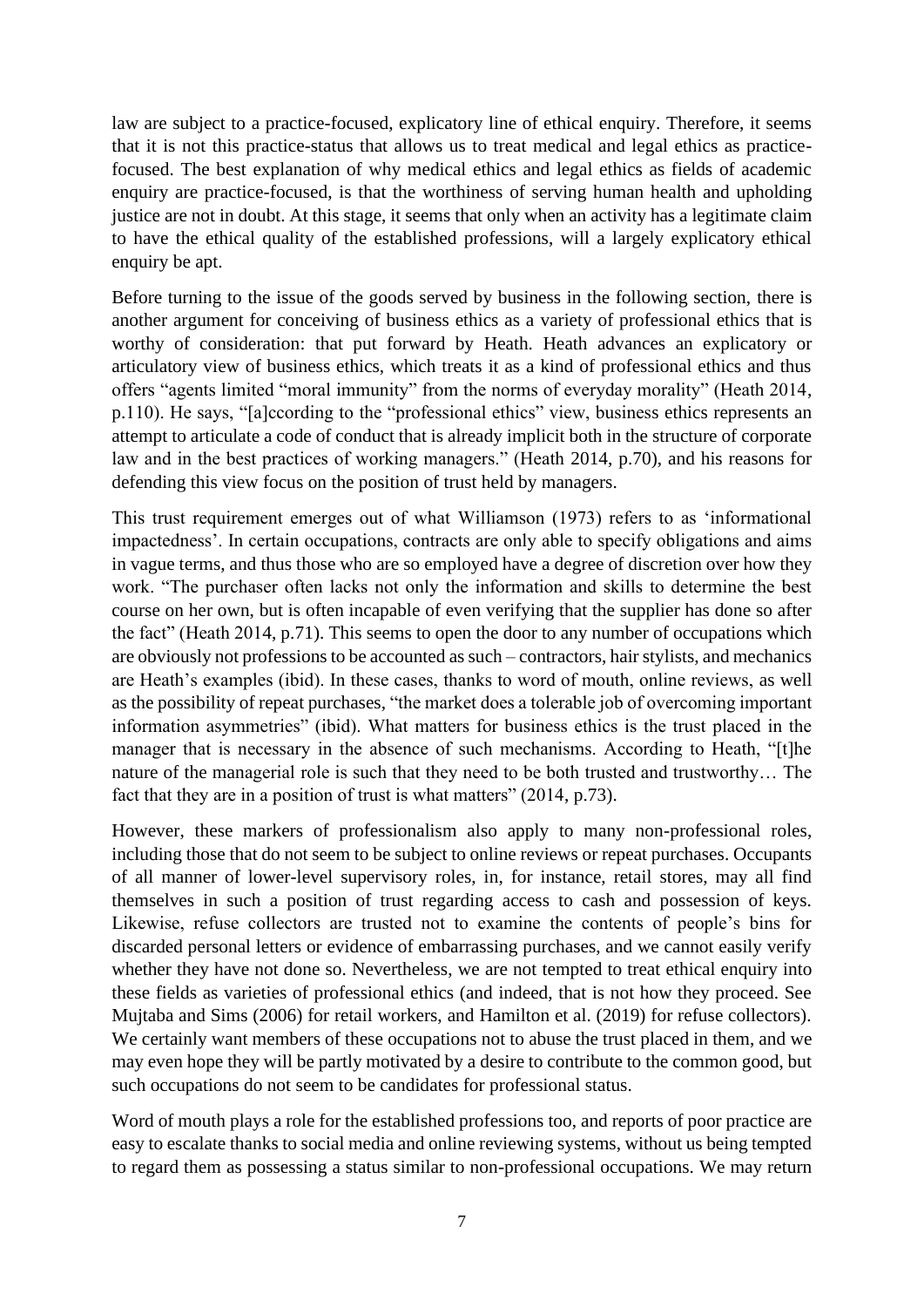to mechanics, plumbers, and hairdressers regularly, but we do not typically make repeated purchases from roofers, for instance, and have no say over our refuse collectors. Informational impactedness also applies to assassins and drug dealers – both have access to a great deal of knowledge that their clients cannot realistically procure, and transactions with either requires a good degree of trust. Yet, as with torturers and executioners, we would not endorse an explicatory approach to drug-dealer ethics or assassination ethics. Morality might live in our practices, but only in the good ones.

In fields such as medicine and law, the worthwhile ends served is what justifies the individual actions that may, abstracted from that context, appear to be contrary to the standards of ordinary ethics. According to the self-understanding of the legal profession, both the role and institution typically contribute to the good, even if not every action the role requires does. This may be an unrealistically optimistic perspective on law (see Norrie (2017) for an examination of some of the ways in which law fails to live up to this standard). However, even such an optimistic view need not hold that every role in the broadest sense of law, which includes enforcement as well as judicial and penal elements, contributes to justice. Correspondingly, we would not think that every element of law is equally exempt from our ordinary ethical concerns. Indeed, it is only where suspending our ordinary ethical concerns has some clear connection to the overarching goods served by the law that we accept it. Providing forceful advocacy even for the likely guilty arguably helps to preserve justice, and may even be partially constitutive of justice, even if it facilitates injustice in particular cases, and so even here our ordinary ethical concerns occupy a privileged place.

Following the rules of legal practice is good, even if the particular action that results, considered in isolation from the overreaching institution, is bad. If a legal role as a whole were shown to be contrary to this overarching institution, then this would be sufficient to warrant criticism. This suggests that the kind of professional ethics required by law depends on our belief that law – its institutions and its roles – serves some important good. Thus, the limited immunity professional ethics has from the requirements of ordinary ethics is itself subject to ordinary ethics. Even though there remain jurisdictions in which, even now, torture is a standard legal interrogation technique and execution a standard punishment, it still seems unlikely that we would be satisfied by an explicatory approach to torture and execution ethics simply because the overarching institution of law serves the good. This is because we recognize there is, to say the very least, scope for disagreement about whether torture and executions contribute to the good. While business enjoys greater repute than does torture, its status remains open to question and thus it is not clear that this argumentative move is open to those who would defend the professional ethics conception of business ethics. Therefore, the nature of business as an activity seems to be unable to satisfactorily defend the view that business ethics is a variety of professional ethics. Indeed, any attempt to make sense of this professional status raises ethical questions. In light of this, the following section turns to the contribution of business as a possible basis for understanding business ethics as a variety of professional ethics.

# THE CONTRIBUTION OF BUSINESS

The previous section argued that a number of arguments in favour of conceiving of business ethics as a variety of professional ethics left us unable to adequately explain why a range of disreputable activities did not also deserve such a privileged status. The arguments considered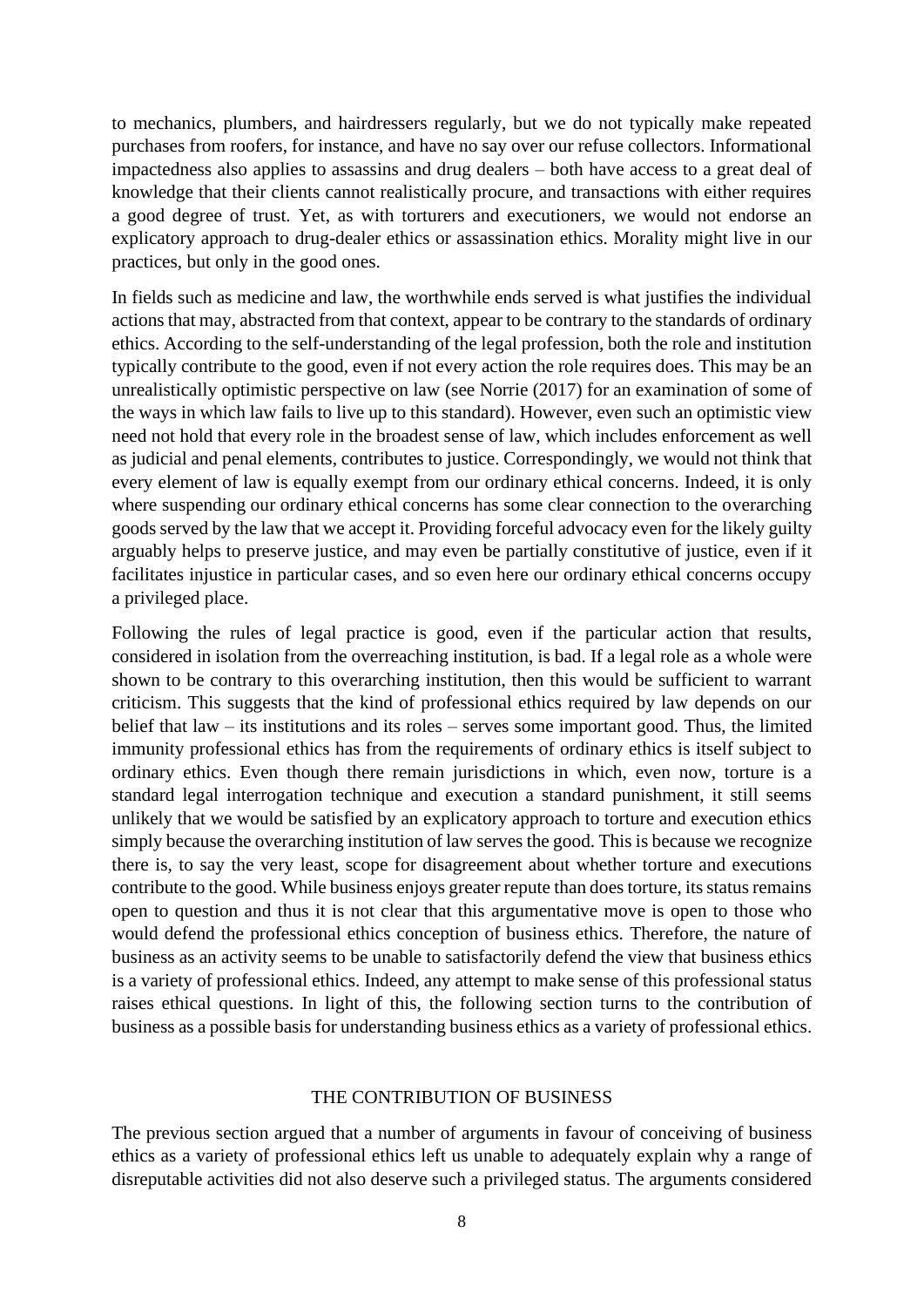focused on the nature of business, and thus considerations internal to business practice. This section turns to the contribution of business and argue that an appeal to the goods served by business still do not warrant accounting business ethics as a variety of professional ethics.

As noted above, professionalism is often taken to imply a broad commitment to ethical service. Does business live up to this ideal? Apparently not. Even those who have an optimistic view about business sometimes note that, while it has the potential to improve all of our lives, it in fact leads to "widening income inequality, greater personal debt, and environmental degradation" (Edelson 2019, p.420). Indeed, business ethicists are unlikely to run out of dubious practices to research. Anderson (2017) documents an array of workplace practices which curtail the freedoms of employees. Crane (2013) explores slavery as a management practice. Berkey (2021) examines sweatshop labour. Van Buren et al. (2019) outline the ways in which business strategies enable the use of human trafficking in supply chains. Zyglidopoulos et al. (2020) discuss organizational corruption. These are just some examples from a long list. We struggle to hold corporations to basic legality (Ciepley 2019), and so the notion that they could be made to reliably act in the public interest seems fantastical. This is in part because the interests of owners are at odds with the public interest, and so even if we ignore some of the more remarkable examples of criminal behaviour, we may still think that standard business can be harmful to the public in a variety of ways (Stout 2012).

However, medicine and law are also liable to ethical failure and have, themselves, been subject to scandals of various kinds. Yet, this does not make it easier to regard business ethics as deserving the status of professional ethics, not least because critiques of medicine and law are most apt when, and to the extent that, these fields most closely resemble business. Thus, such critiques often draw attention to the role of profit (see Mariner 1995, Agmon 2021), or "illustrate how a dominant managerial and economic focus maintains and reproduces a constrained form of morality, limited to instrumental, utilitarian and commercial ends" which undermines professionalism (Chow and Calvard 2021, p.213). Indeed, it would be wrong to exaggerate the extent to which legal ethics, for instance, does proceed in an explicatory manner. The institutionalization, and practical realities, of the professions as they currently operate may mean they are worthy of critique with regards to various specificities. In law, examples include whether closed material procedures are compatible with justice (Pointon 2019), or whether there is a compelling rationale for retributive punishment (Lippke 2019, Reeves 2019). However, the fact that law obviously seeks, however imperfectly, to serve some uncontested good, justice, means that a practice-focused approach has a prima facie plausibility. Indeed, the inadequacy of law as an institution which nevertheless aims at the good of justice is precisely why an explicatory focus is more likely to be apt. The attempt at explication in legal ethics marks an attempt to give expression to that in law which seeks to overcome the tendency of our existing legal institutions and practices to fail to promote justice, by re-affirming a commitment to that core value of justice. The institution of law is liable to distort the good at which it aims, and so the task of clarifying this aim is worthwhile. However, it is not obvious that business has such a dualistic nature, as it is not obvious that business does, in fact, aim at the good. Without establishing that the ends of business are good, then an analogy with the established professions seems only to further obscure matters. While an altruistic commitment to public service may be out of the question, there are a variety of lesser goods which might suffice. The remainder of this section will examine the following: facilitating consumer choice, personal prudence, corporate citizenship, and finally social prosperity.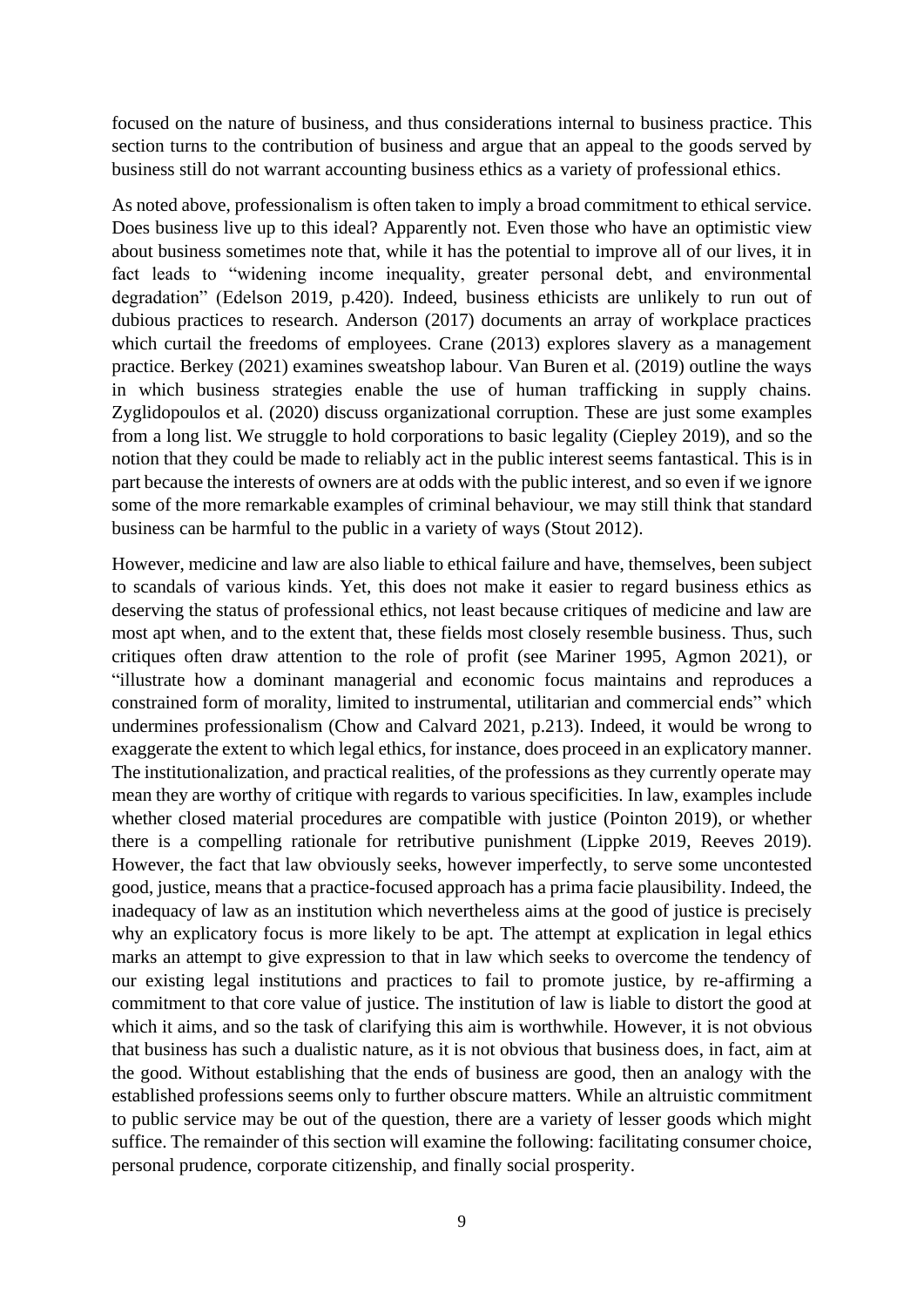Clearly business is conducive to the good of consumer choice. It is undeniable that, within capitalist society, we have lots of different goods available to us, most of what we consume must be understood as luxury goods, given that cheaper – and by definition less appealing – options are foregone in almost any choice. However, the manipulative nature of marketing means desires may often be manufactured, rather than arising in a less morally troubling way (Lippke 1989, 1999; Galbraith 2007). Creating a desire for a product in order to satisfy it in this way is, on the face of it, a meagre good, and certainly not one which would justify business ethics being considered distinct from our ordinary ethical concerns. Furthermore, satisfying choice has a convincing claim as a good where the choices are good. Where the choices lead to the ills of consumerism, e.g. the way it encourages the depletion of natural resources (Cohen and Murphy 2001) and infantilizes people (Barber 2008), then this cannot constitute a genuine good, let alone a sufficiently substantial good to justify the professional ethics model in business ethics.

Machan (2007, 2013) argues that business is a profession concerned with personal prudence. He argues that the "moral principle supporting business is prudence, taking reasonable care of oneself in life, including economically. Business is the profession that emerges from this, just as medicine emerges from the prudential care for one's health – health care and wealth care, one might say" (Machan 2013, p.1206). However, unlike business, the established professions have a unique and intimate connection to the goods they serve. The economic self-interest at the heart of Machan's claim functions quite differently to the service the medical profession provides to society, and thus serves to highlight the difference between the two. Medicine, by definition, cannot be usurped as a practice that contributes to health, whereas business is just one way of prudentially looking after oneself economically among many. Furthermore, the established professions are not self-referential in the way that Machan imagines. Healthcare is not especially bound up with taking care of oneself medically. We can readily imagine the excellent doctor who chain-smokes, drinks to excess, and abhors exercise.

Another available avenue is to focus not on one's own prosperity, but that of society, in a broad, political sense, which may be best understood as an extended conception of 'corporate citizenship' (Matten and Crane 2005). On this view, business can contribute to society by fulfilling some of the functions that, traditionally, have been exclusively addressed by nation states. Businesses now

contribute to public health, education, social security, and the protection of human rights, or engage in self-regulation to fill the gaps in legal regulation and to promote societal peace and stability. These business firms often operate as social entrepreneurs and directly serve the public interest by their resources (money, assets, know-how, etc.) and their creativity (Scherer et al. 2014, p.148).

However, business does not contribute to political goods by its very nature, as medicine contributes to health, and law to justice. Rather, it must be made to do so by an act of roletranscendent volition on the part of business practitioners, or as a result of regulation. In neither case can this be said to be evidence that business serves a good in the way that medicine or law does. In the former case, the individual act of volition is entirely extrinsic to the practice of business and is vulnerable to the changing whims of particular agents, and thus of being discarded as an aim. In the latter case, it is the practice of regulators and legislators that deserves praise. Regulation can no doubt contribute to the ethical quality of business (Cavanagh 2004),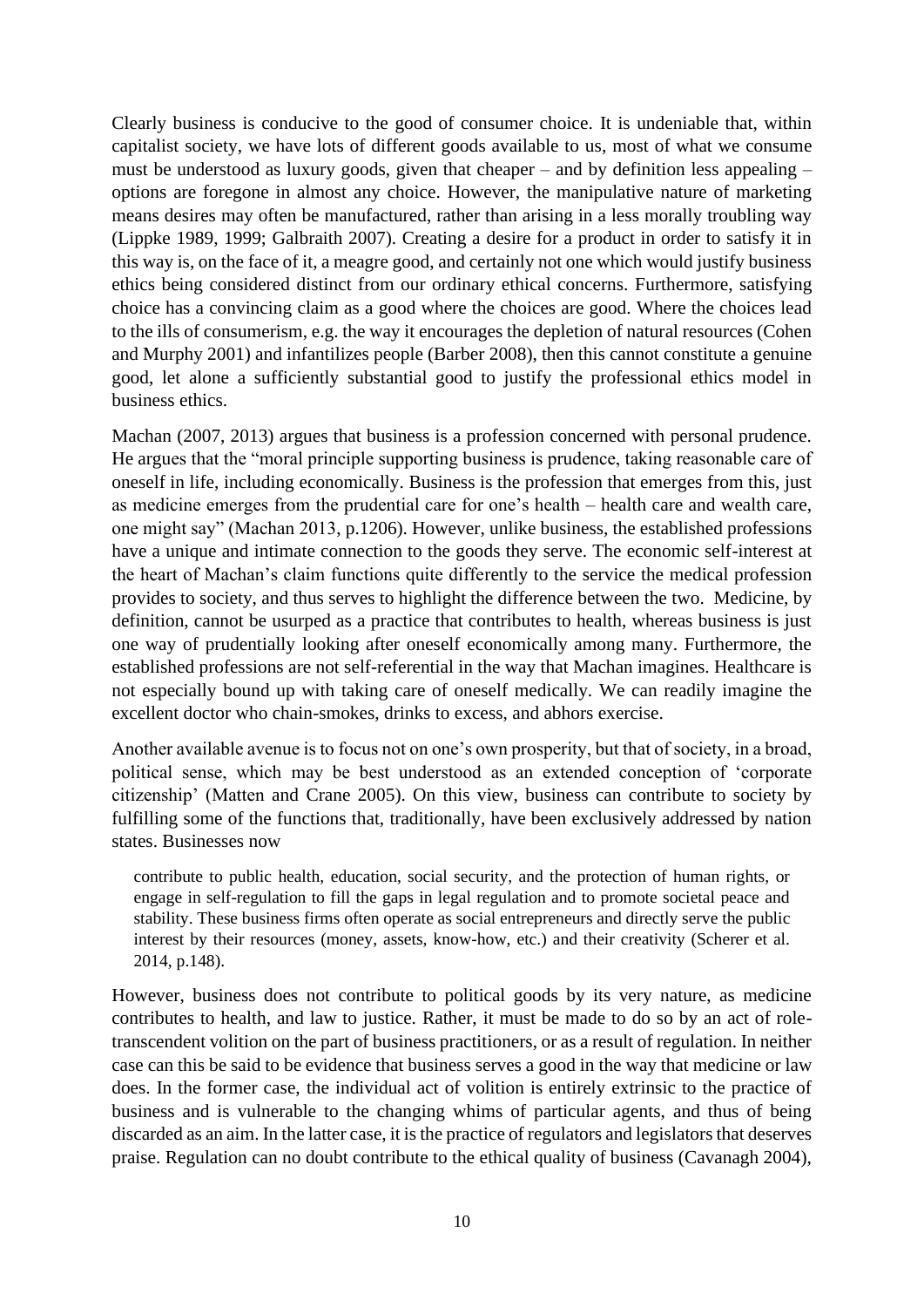but this is a rather different point, and it is worth bearing in mind that business involvement in politics can be ethically troubling too (see Alzola 2013).

Finally, we turn to contributing to social prosperity in a more restricted, economic sense – as the good that business serves. In Heath's words, "price competition is desirable [because] it generates external benefits for society at large" (2014, p.100). Indeed, Heath (2019a) argues that it is a common mistake to think that the market is orientated towards profit. Instead, the market is designed so that each firm's pursuit of profit undermines the profitability of the overall sector, which allows goods and services to be efficiently allocated. According to McMahon, the advantage of the market is that it is able to "allocate resources to producers and distribute products to consumers in a Pareto-optimal way" (1981, p.255), in which it is impossible to make someone better off without making someone else worse off. So, on this view, businesses are central actors in the market, and the market's value is its contribution to society through the "smooth operation of the price system" (Heath 2014, p.79), which enhances social prosperity. As Kay puts it "the purpose [of the market economy] is the production of goods and services, profit the means" (2003, p.351).

However, while it may well speak in favour of the value of markets, and while social prosperity may well be comparable in importance to human health or justice, this argument is unable to salvage the claim that business ethics should be understood as a variety of professional ethics. Social prosperity might be the overarching function of the system, but from the perspective of the individual business or the person acting in accordance with their business role, the enhancement of societal prosperity may be deemed a welcome incidental consequence and not the central aim of business practice. Indeed, in some cases business practice is directly contrary to the good of the market, and geared towards exploiting information asymmetries, manipulating consumers, and so on.

Indeed, while Heath may present a convincing case for the value of the *market* as a result of its function, though perhaps only under idealized conditions (Moriarty, 2020), he also notes that markets are not as competitive as economists are liable to think: "the same argument that shows that markets must necessarily drive out ethics can be used to show that markets must also drive out racial discrimination, and yet there are many examples of racial discrimination flourishing in market economies" (2018, p.516). Indeed, Heath also notes that businesses sometimes benefit from "abusing employees, cheating customers, or taking advantage of suppliers" (Heath 2014, p.79). In business it seems that relatively few people could act in a way that reflects a commit to the goods of the market and not expect to be sacked from their job. Thus, there is still a disconnect between the macro level of the market's good function, and the level of individual 'professional' practice. So actually Heath's position – and what Brown calls the 'Perfect Market Rule': "Do not generate or take advantage of market inefficiencies, notably avoid imposition of negative externalities" (Brown 2013, p.500) – is actually subversive. It requires managers to act according to a principle their employers would, on many and perhaps most occasions, oppose.

The profound tension between the 'means' (i.e. profit) and the 'end' provision of goods, communication of needs and wants through price mechanism is what makes business so at odds with other professions. We can readily imagine a dictatorial political regime having the function of reducing crime, promoting literacy, curbing environmental pollution, and so on, without us concluding that dictatorial government ultimately serves the good in a way that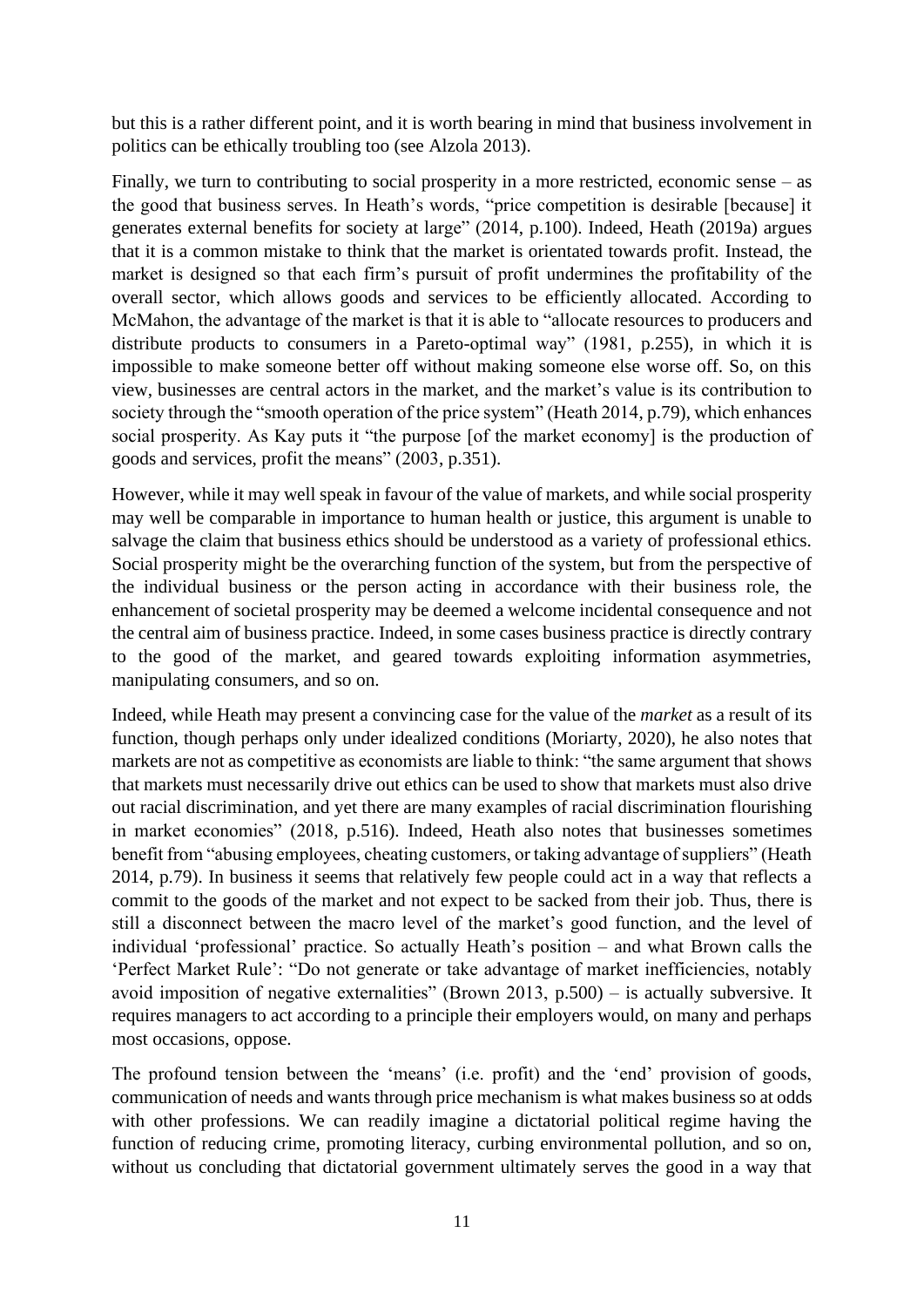would make us inclined to regard the ethics of dictatorship as legitimately bracketed-off from the ethics of ordinary life.

In other words, I want to claim that the central goods of business are external to business, and thus stand in contrast to the manner in which health is related to medicine and justice to law. As noted above, there are plenty of examples of real businesses failing to serve particular goods, and indeed of business facilitating some ill. When an electric chair manufacturer increases sales and thus profits, it succeeds as a business, it contributes to the market's function of communicating where 'need' is, but it is possible that it also fails ethically in an important sense. The structure of the medical profession and of the legal profession is to aim at the good in a more direct way. When businesses make philanthropic donations, this is distinct from the practice of business, whereas a lawyer doing pro-bono work is still practicing law. Were a business to always and only offer its goods and services for free – thus ceasing to engage in exchange transactions – we would probably regard it having ceased to be a business and become a charity, whereas an organization that only offered legal services for free would still be engaged in law.

Providing medical treatment is distinct from producing and selling goods in the hope of making a profit. The latter may contribute to social welfare through contributing to consumer choice, but the achievement of facilitating consumer choice has a less direct relationship to the activity that does the medical treatment. This point about the extrinsic relationship between business and the goods it serves is not about the relationship between particular goods and the overall 'real' good of social prosperity. It is between the aimed at 'goods' of businesses – what they take themselves to be doing, and what they take as their goal – and the good provided by the competitive market as a whole.

Producing and selling cola, for instance, in the hope of making a profit may contribute to consumer choice, but this is not the aim of the activity. Pepsi would not lament the demise of Coke if the latter went bust. Pepsi does not want to continually compete with Coke in order to produce cheaper or better quality cola. Business practice is often hostile to the market because market competition tends to drive prices down and erode profit. Healthcare is sometimes relatively marketized, and law often is, and yet there is something written into the nature of legal and medical practice that is at odds with the market mechanism i.e. an intrinsic relationship to the good they serve.

The market is blind to that relationship. Preferences for bad things are met just as much as preferences for good things, and businesses themselves are often hostile to good things insofar as they may be substitutes for the products they offer. Thus, there is a fundamental asymmetry here. Healthcare is degraded as it becomes more marketized, business is elevated as it more closely aligns with the competitive ethos of the market. But there is something internal to the practice of medicine that aligns it with the good of healthcare, and something internal to the practice of business that misaligns it with the goods of the market.

To return to the point about critiques of the established professions, even if we have reservations about how healthcare is institutionalized – particularly when it most closely approximates business – no one is tempted to argue that healthcare is not an important good in and of itself. Indeed, critiques of the institutionalization of healthcare proceed as they do precisely *because* healthcare is taken to be an important good. Given that we can take this as read, an explicatory approach, which seeks to draw out the ethical contours of medicine and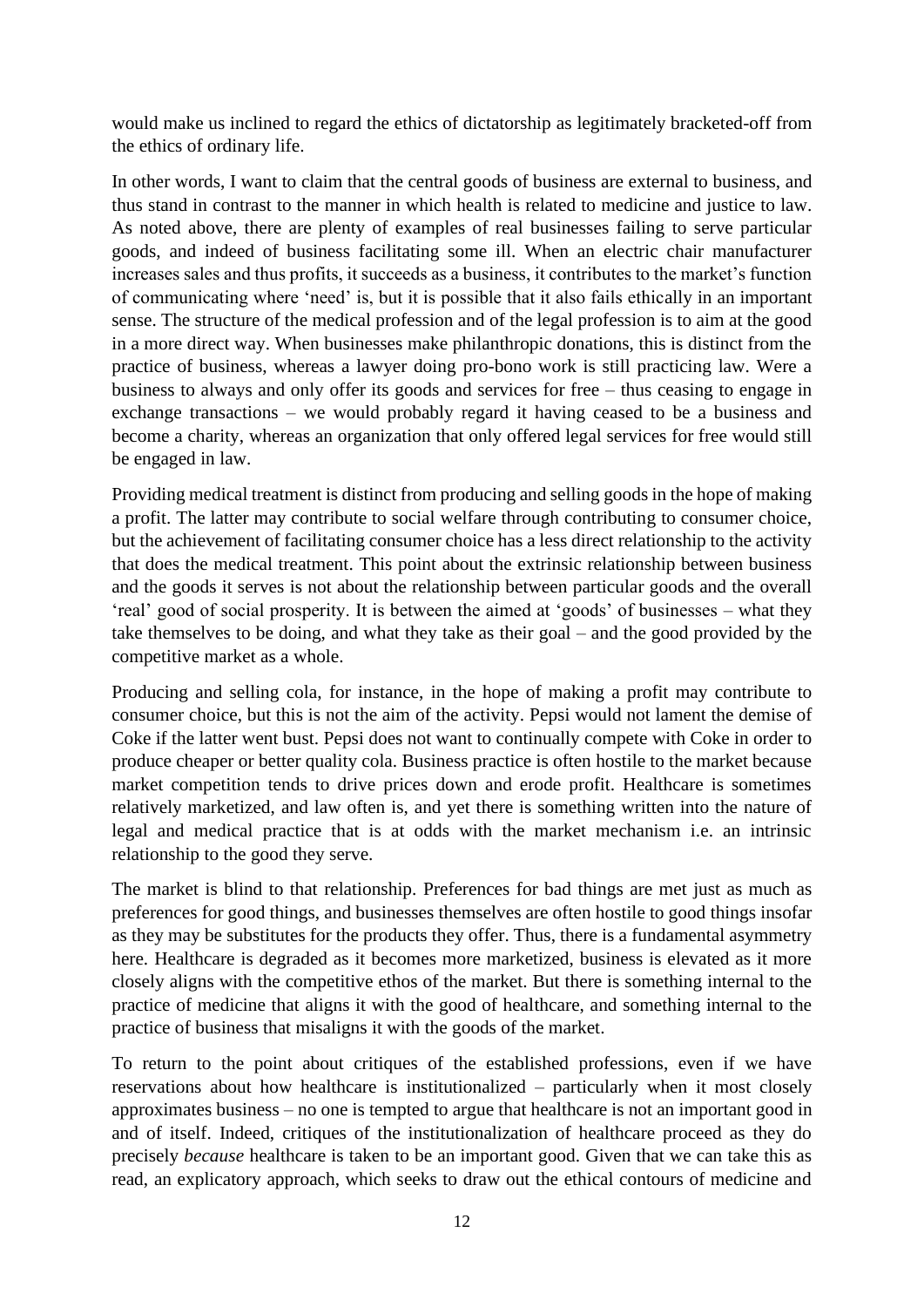medical practice, seems to be legitimate. Medical practice can thus legitimately be afforded a limited exemption from ordinary ethics. However, criticism of business is rather more common. The fact that the aims of business are often contested suggests that it is not so deserving. For it to be plausible to claim that "the failure of CSR to serve as a corrective to the problematic effects of capitalism is, in fact, an inevitable consequence of the problematic dynamics of the capitalist system" (Schneider 2020, p.1303) demonstrates an important distinction between business ethics and ethical inquiry appropriate to the established professions. Indeed, if people began to question whether health or justice were goods, then the scope for a professional, practice-focused, or explicatory approach to medical and legal ethics would thereby be reduced.

#### IN DEFENCE OF WISH LISTS

One reason to be tempted by explicatory approaches to business ethics is the fact that the alternative can appear to consist of merely drawing up a "wish list of things that we would like corporations to do" (Heath 2019b, p.22). Indeed, according to Heath

One of the major problems with traditional business ethics is that it treats morality as something entirely external to the practice of business. As a result, the pronouncements of ethicists tend to arrive like an alien imposition, which in turn gives businesspeople license to ignore them, on the grounds that the expectations are simply incompatible with the demands of running a successful business (2020, p.x).

It is easy to sympathise with this claim. However, while we might wish to reject the view that the task of philosophy is to dream up unrealizable utopias, we might also reject the view that philosophy's task is to explicate dubious practice. In light of this, I wish to offer a qualified defence of the 'wish list' approach to business ethics in this section, one that accepts that reflection on how our 'wishes' might be realised is important, but one which nevertheless holds that we must resist the ideology of quietism that underpins the explicatory approach.

The extent to which the pronouncements of business ethics must feel like an alien imposition to those who practice business depends as much upon the state of business as it does on the state of business ethics. Indeed, it would be a mistake to hold that ready acceptance by business practitioners would be an unqualified indicator of merit, just as it would be a mistake to think that our best account of statesmanlike behaviour in politics would be subject to the approval of real politicians, or our best account of sportsmanship subject to the approval of real professional athletes. In such domains, various competitive pressures – not to mention self-exculpatory delusions – may make practitioners less reliable as judges of the practices in question, and indeed unreceptive to external insights. Nozick's comment on the practice of philosophy is instructive here:

Though philosophy is carried on as a coercive activity, the penalty philosophers wield is, after all, rather weak. If the other person is willing to bear the label of "irrational" or "having the worse arguments", he can skip away happily maintaining his previous belief. He will be trailed, of course, by the philosopher furiously hurling philosophical imprecations: "What do you mean, you're willing to be irrational? You shouldn't be irrational because…" And although the philosopher is embarrassed by his inability to complete this sentence in a noncircular fashion – he can only produce reasons for accepting reasons – still, he is unwilling to let his adversary go (1981, p.4)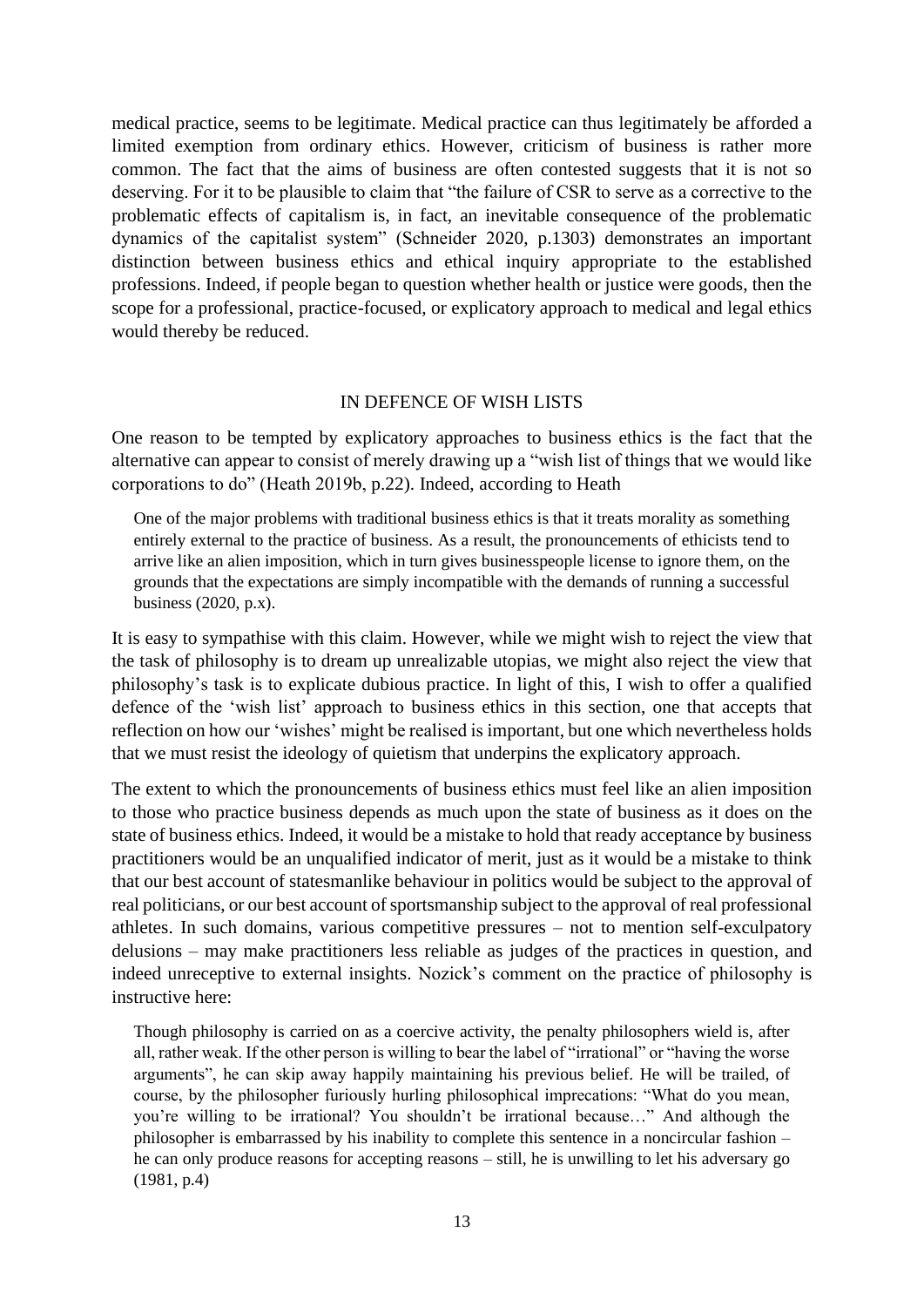This comic image no doubt resonates. Nevertheless, the hopeless pursuit Nozick describes is still preferable to attempting to remain 'relevant' to the person skipping away by offering a 'rational reconstruction' of their patently irrational beliefs. A rejection of philosophy is not only, and not always, bad news for philosophy.

While the 'wish list' approach endorsed here is clearly less likely to be deemed practically relevant from the perspective of contemporary business managers, there are other ways in which philosophers and business ethicists might seek to avoid remaining entirely inert. Private citizens and employees might be more sympathetic to accounts of business ethics that are out of step with the concerns and self-understanding of business managers. However, such groups typically do not have many opportunities to engage in conversation with philosophers and business ethicists, Nozick-style street encounters notwithstanding. Students, on the other hand, do. Therefore, it is students who we might be best placed to reach, not businesspeople. Whereas the latter are more likely to be thoroughly enculturated by their workplace context and culture, the former are more likely to be open to ideas which are sharply critical of existing business practice.

Of course, business and management schools themselves enculturate students. Colby et al. argue that the four central pillars of business education – finance, accounting, marketing, and management – are dominated by market-based analytic frameworks, the application of which leads to clear and definitive answers. Because of this, students begin to believe that such frameworks unproblematically capture reality rather than represent a single and contestable perspective (2011, p.46). In light of this, Koehn suggests that business ethicists emphasis a liberal approach to education which "aims at liberating or freeing us from prejudices and misconceptions… the classroom experience should be transformational. The class should make students aware of their assumptions and habits and should lead them to examine both" (2005, p.141). Clearly this is incompatible with a model of business ethics which seeks to explicate existing practice. Such an approach has affinities with the claim that we attempt to engage with students as a *public* (Marinetto 2013, Dallyn et al. 2015) as a corrective to the narrow, hyperprofessionalised model of academia and higher education.

To conceive of business ethics as being fundamentally concerned with normative questions of interest to an educated public, rather than relevant to practicing business managers runs counter to the increasingly marginalised position occupied by philosophers interested in business ethics. Moriarty notes that research in business ethics has increasingly placed less emphasis on normative theory and more emphasis on 'descriptive' accounts of ethics, which focus on "the causes and effects of purportedly ethical behavior" (2008, p.966). Van Liedekerke and Dubbink suggest that theoretical and normative research, indeed a "proper ethical perspective" (2008, p.273), has been marginalised in business ethics. Seele (2016) also notes the rise in business and management perspectives in place of philosophical research in the field. This trend suggests the field of business ethics has come to undervalue external scrutiny of business. The 'outsider', as Kamm puts it, can help to make "us conscious of what we should be striving for, in what way our context is imperfect, and how it should be altered to make possible achievement of the ideal" (1990, p.18).

This is not to say that the ethical quandaries of managers are not of interest, nor that the position developed here has no consequences for management. Indeed, part of the problem may be that, as Seele again notes, philosophy has become "more and more detached from applied and down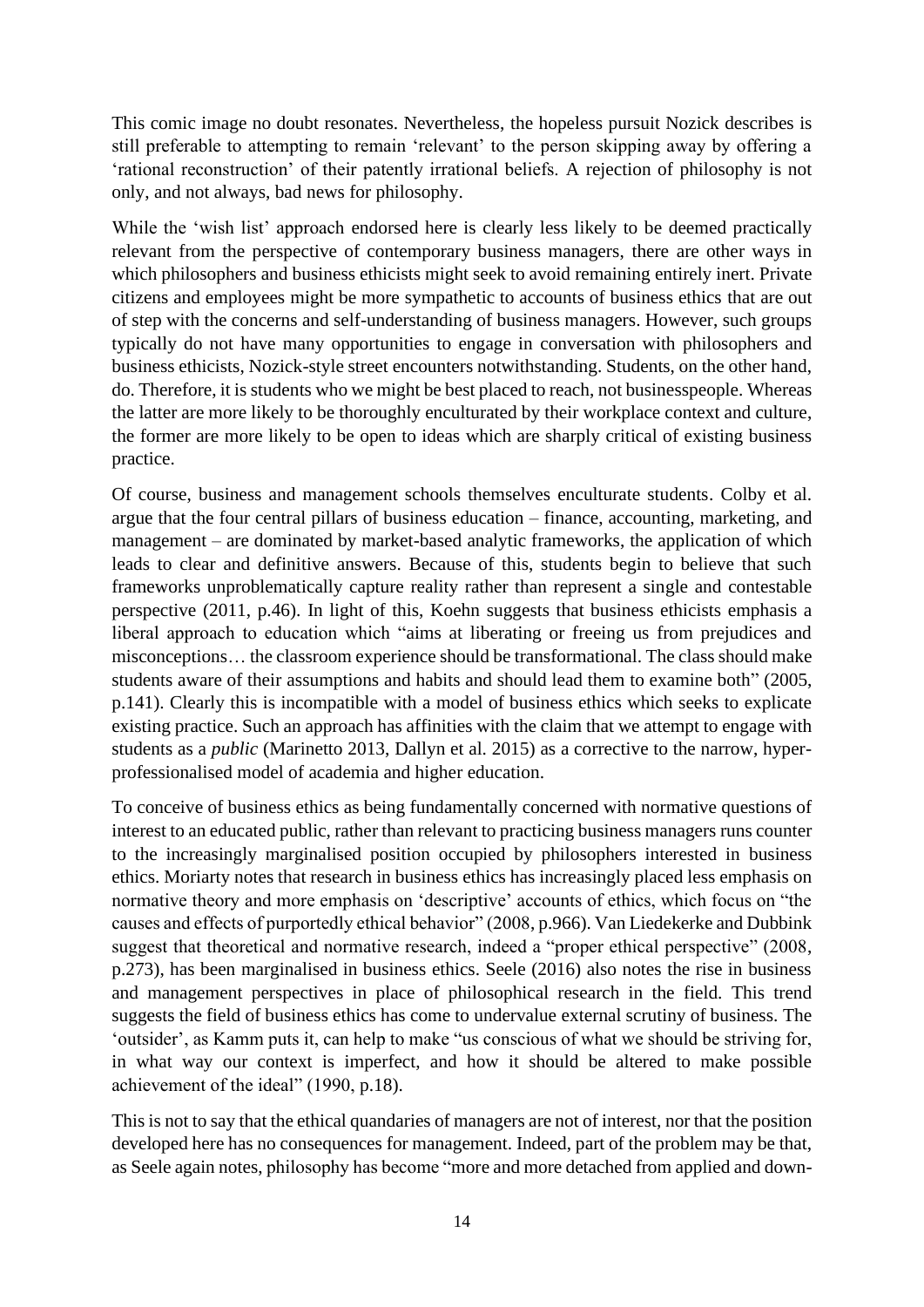to-earth contexts such as business" (2018, p.648). The position developed here does not imply that we should revise the manager's role so that it perfectly aligns with justice, but that we as individuals should, when we occupy managerial roles, be willing to use our discretion to depart from those roles when their demands are deemed to be excessively in conflict with justice or other important goods. To do this effectively would naturally involve a good deal of contextdependent judgement about the likely efficacy of such 'rebellions'. This form of managerial discretion is already, I take it, a key part of workplace life albeit one that perhaps deserves greater attention in the business ethics literature.

While the vulnerability of shareholders grounds an important fiduciary duty on the part of management (Marcoux 2003), as Brown notes "[e]mployees, customers, and communities also have vulnerabilities that undergird other, non-fiduciary obligations" (2013, p.490). While this fiduciary relationship is important, it alone is not sufficient to support a primarily explicatory approach to business ethics. There are limits to the managerial fiduciary relationship that distinguish it from professional roles such as medicine or law – it is sometimes appropriate to depart from the fiduciary duty altogether, but this is not the case for doctors or lawyers. Medicine and law justify a deeper bracketing off, so that broader issues, e.g. utilitarian imperatives, are not justifiably part of the ethical deliberations of those involved. This is what underpins the fact that, on "questions of ordinary business operation… public policy dictates that corporations be allowed to take the interests of many constituencies besides shareholders into account" (Boatright 1994, p.404). Thus there is already a partial and tacit acceptance that business practice is subject to ethical concerns external to business, and beyond the fiduciary responsibilities of managers. In this light it is perhaps unfortunate that so much of the discussion of such matters falls under the banner of corporate social responsibility, a concept which attributes decision-making impetus and agency primarily to business.

However, there is also a more general worry that by restricting business ethics to the domain of ordinary morality, we risk undermining it entirely. This is because, as Heath puts it, "[e]veryday morality contains a variety of principles that are implicitly, if not explicitly, anticapitalist" (2014, p.200). Indeed, Heath claims that his explicatory account of business ethics is "the most a normative theory can require without becoming anticapitalist" (2014, p.200). But there is an ambiguity here. A theory can be anticapitalist in a variety of ways. Firstly, a theory can regard capitalism as being morally irredeemable, and thus something to resist. Such a theory may still have much to say about issues which fall under the broad heading of 'business ethics', just as pacifists might be able to contribute to the conversation in military ethics. This basic point seems to inform a number of positions in business ethics which draw on radical egalitarian conceptions of social justice (Lippke 1991, 1995), Marxism (Shaw 2009, Sinnicks 2021), Adornian Critical Theory (Reeves and Sinnicks 2021), and so on. While such positions are entirely incompatible with an explicatory approach to business ethics, they are nevertheless able to contribute to the broader conversation about the ethical quality of markets, justice and capitalism, the nature of good work, and a variety of other topics. Of course, such positions do more than simply draw up wish lists, but nevertheless they would likely seem alien and unappealing to those whose habits and preferences have been shaped by business practice. In this way they might more meaningfully address the broader political debate, in which our 'anti-capitalist' everyday morality can, and occasionally does, curtail business and the market. As Donaldson notes, "Corporate moral agency is plastic. It is malleable and should be shaped by democratic society working through its institutions." (2017, p.128)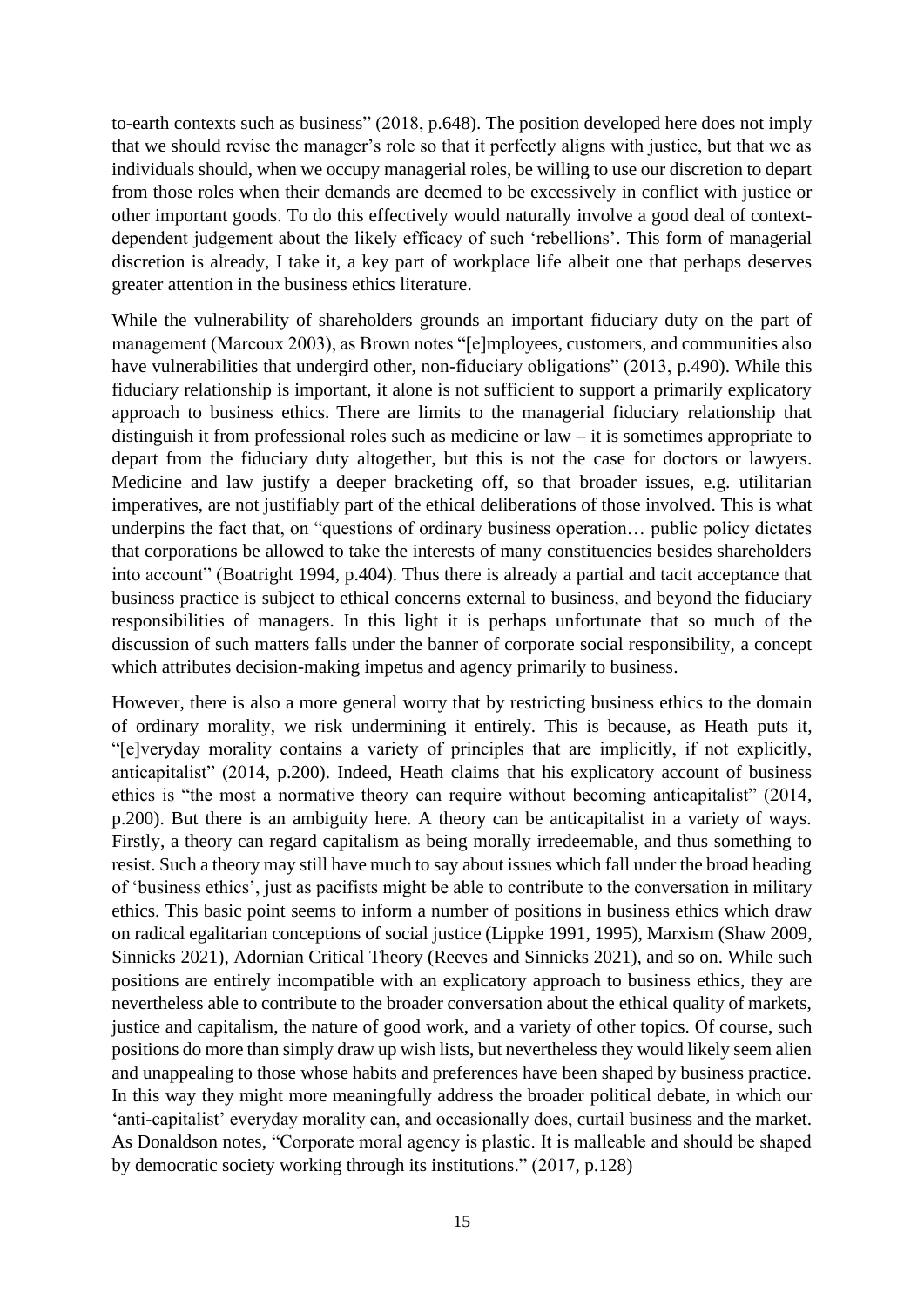Secondly, a theory can be opposed to capitalism without holding that every aspect of capitalism is irredeemable, and perhaps regard capitalism as a necessary evil, or even a highly qualified good, all things considered. Indeed, Marx himself recognised that capitalism, at its historical juncture, was a progressive development. On this view, it is possible to hold that ethics is deeply in tension with the pressures of capitalist society, while still recognizing, perhaps with regret, that capitalism is the best system realistically available to us, at least for now. As such, it will still be worth resisting capitalism in many ways and on many occasions without opposing capitalism overall, and certainly without thinking that an opposition to capitalism makes it impossible to meaningfully address issues that arise only within capitalism. Such a position can clearly address both the issues of interest to the more radical position, as well as matters relevant to business practitioners. This means that we can have a coherently anti-capitalist business ethics, albeit one that departs markedly from the professional ethics model.

This 'lighter' form of anti-capitalist business ethics might focus its critiques on the monomaniacal pursuit of profit, excessive acquisitiveness, and so on, rather than on endorsing a wholesale rejection of capitalism. Even if one has no appetite for Marx or Adorno, surely *this* kind of anti-capitalist impulse is compatible with meaningful reflection on the ethics of business. In light of this, and in line with Bowie (1985), Koehn (1994), and Steverson (2012), there is still scope to hold professionalism as an aspiration, one that may be more or less present in an individual's own orientation to their work, where 'professionalism' is taken to imply a selfless commitment to public service. However, we may also hold this as an aspiration for almost any occupation, and one that is difficult to achieve within contemporary capitalism. In a world in which business practice were more closely aligned with market efficiency, and business practitioners more reliably motivated by advancing social prosperity, then the professional ethics model may have a stronger claim to our assent. But even then, the fact that the goods served by business are extrinsic to business practice make it hard to have any confidence that this is an achievable aspiration. This is not to say that it is not worth thinking about occupations and activities which fall under the broad banner of 'business' can be improved, and made to more closely align with our aspirations. In the – one hopes – better economic systems of the future, the kinds of fiduciary relationships common to both established professions and various business-related occupations are almost certain to retain an important place. Thus, there is value in exploring how the goods such occupations serve can best be promoted and safeguarded (see Boatright 2011, Herzog 2019), even if we should also keep the factors which limit the ethical status of such occupations clearly in view.

#### CONCLUDING REMARKS

Business ethics should not be understood as a variety of professional ethics. While the professional aspirations of business have been an important feature in the history of business education as well as in the field of business ethics, business practice is too different from the established professions to justify the kind of separation from our ordinary ethical concerns that the professional ethics model requires. Appeals to the nature of business practice – the training it requires, its status as a recognisable practice, the informational impactedness involved – are unable to distinguish it from a range of fields for which the professional ethics model is inadequate. Furthermore, the goods served by business practice are either insufficient, as in the case of enhancing personal wealth or promoting consumer choice, or too extrinsically related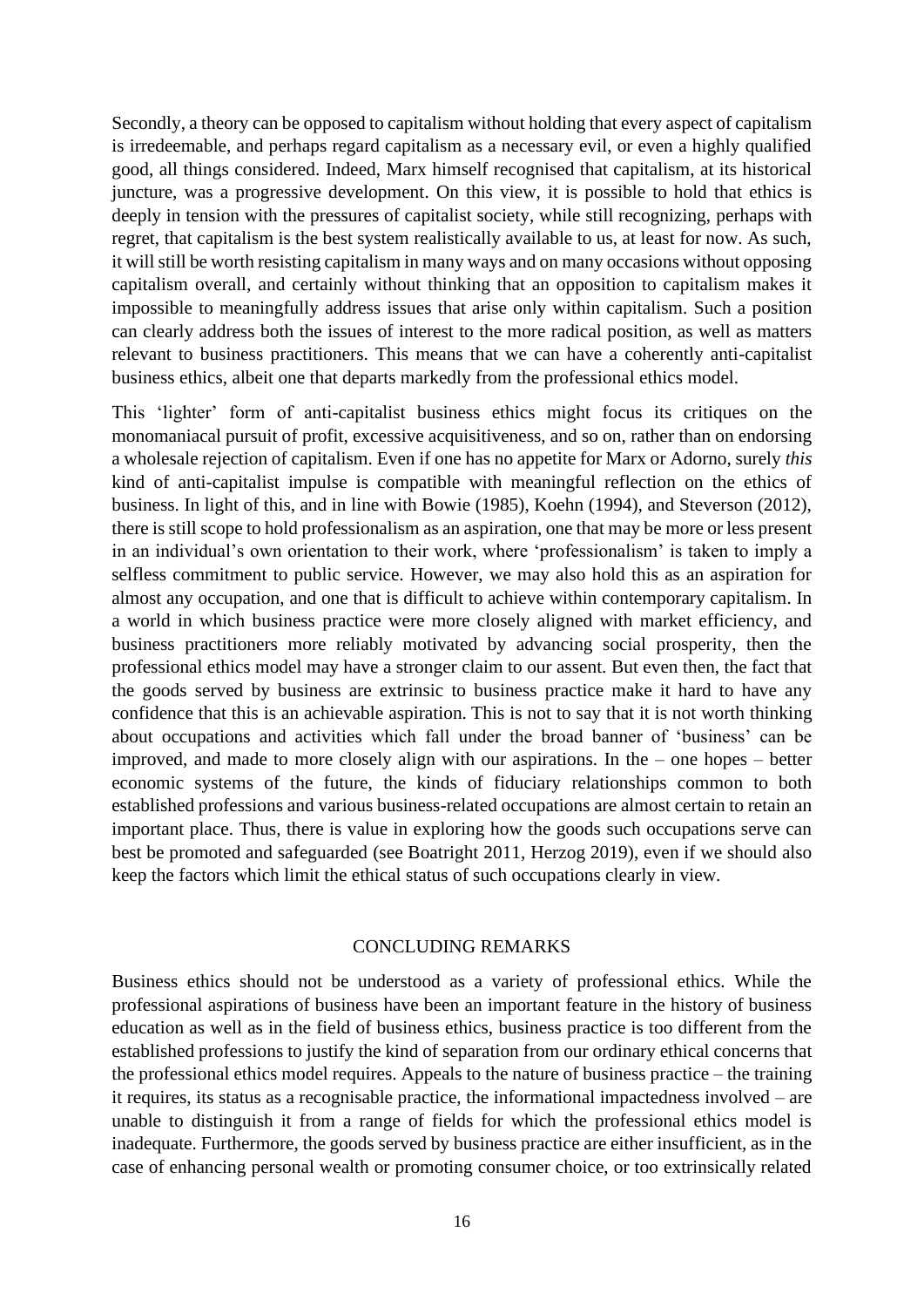to that practice, as in the case of advancing social prosperity, for the professional model to apply to business ethics. Instead, we should prefer an approach to business ethics that retains a focus on our highest ethical and philosophical aspirations, even in the face of the charge of anti-capitalistic irrelevance that turns out, on closer inspection, to be unjustified.

# **References**

Abend, G. 2014. *The Moral Background: An Inquiry into the History of Business Ethics*. Princeton, NJ: Princeton University Press.

Agmon, S. 2021. Undercutting Justice–Why legal representation should not be allocated by the market. *Politics, Philosophy & Economics*, 20(1), 99-123.

Alzola, M. 2013. Corporate dystopia: The ethics of corporate political spending. *Business & Society*, 52(3), 388-426.

Alzola, M. 2017. Corporate roles and virtues. In A. J. G. Sison, G. Beabout & I. Ferrero (Eds.), *Handbook of virtue ethics in business and management*, (pp. 47-56). Dordrecht, The Netherlands: Springer.

Anderson, E. 2017. *Private Government: How Employers Rule Our Lives (and why We Don't Talk about It).* Princeton, NJ: Princeton University Press.

Applbaum A. 1999. *Ethics for Adversaries: The Morality of Roles in Public and Professional Life*. Princeton, NJ: Princeton University Press.

Barber, B. R. 2008. *Consumed*. New York: W.W. Norton & Company.

Berkey, B. 2021. Sweatshops, Structural Injustice, and the Wrong of Exploitation: Why Multinational Corporations Have Positive Duties to the Global Poor. *Journal of Business Ethics*, 169(1), 43–56.

Boatright, J. R. 1994. Fiduciary duties and the shareholder-management relation: Or, what's so special about shareholders? *Business Ethics Quarterly*, 4(4), 393-407.

Boatright, J. R. 2011. Trust and integrity in banking. *Ethical Perspectives*, 18(4), 473–489.

Bowie, N. E. 1985. Are business ethics and engineering ethics members of the same family? *Journal of Business Ethics*, 4(1), 43-52.

Brandeis, L. D. 1914. *Business – A Profession*. Boston, MA: Small, Maynard & Company.

Brecher, B. 2007. *Torture and the Ticking Bomb*. Oxford, UK: Blackwell.

Brown E. 2013. Vulnerability and the basis of business ethics: From fiduciary duties to professionalism. *Journal of Business Ethics*, 113(3), 489-504.

Caforio, G. 1988. The military profession: Theories of change. *Armed Forces & Society*, 15(1), 55-69.

Callahan, J. C. 1988. *Ethical Issues in Professional Life*. New York: Oxford University Press.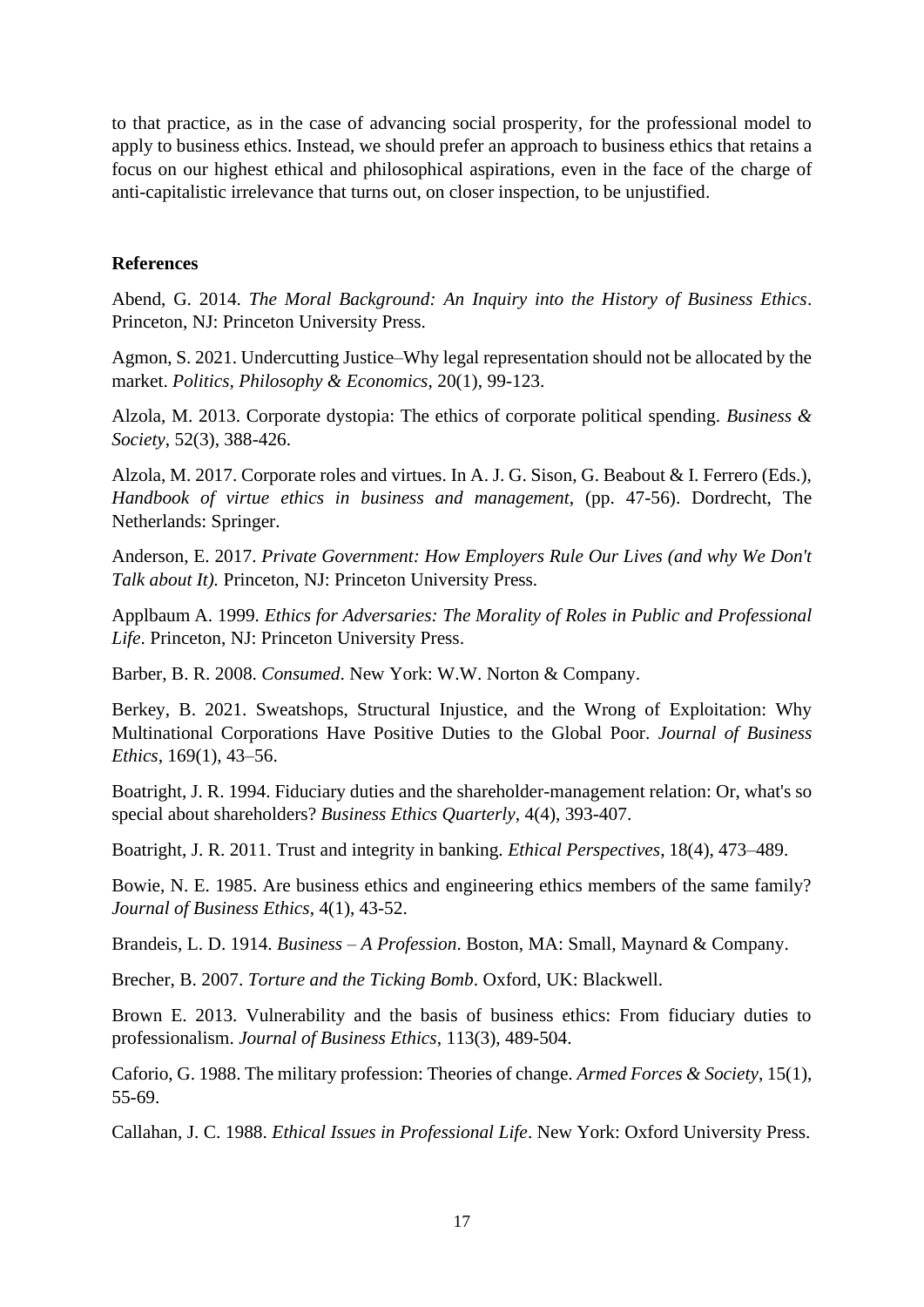Cavanagh, G. F. 2004. Global business ethics: Regulation, code, or self-restraint. *Business Ethics Quarterly*, 14(4), 625-642.

Chow, D. Y. L., & Calvard, T. 2021. Constrained morality in the professional work of corporate lawyers. *Journal of Business Ethics*, 170(2), 213-228.

Ciepley, D. 2019. Can corporations be held to the public interest, or even to the law*? Journal of Business Ethics*, 154(4), 1003-1018.

Cohen, M. J., & Murphy, J. 2001. *Exploring sustainable consumption: Environmental policy and the social sciences*. Oxford, UK: Elsevier.

Colby, A., Ehrlich, T., Sullivan, W. M., & Dolle, J. R. 2011. *Rethinking undergraduate business education: Liberal learning for the profession*. San Francisco, CA: Jossey-Bass.

Crane, A. 2013. Modern slavery as a management practice: Exploring the conditions and capabilities for human exploitation. *Academy of Management Review*, 38(1), 49-69.

Dallyn, S., Marinetto, M., & Cederström, C. 2015. The academic as public intellectual: Examining public engagement in the professionalised academy. *Sociology*, 49(6), 1031-1046.

de Bruin, B. 2016. Pledging integrity: Oaths as forms of business ethics management. *Journal of Business Ethics*, 136(1), 23-42.

Despotidou, L., & Prastacos, G. P. 2012. Professionalism in business: Insights from ancient philosophy. In G. P. Prastacos, F. Wang, & K. E. Soderquist (Eds.), *Leadership through the Classics*, (pp. 437-455). Heidelberg, Germany: Springer.

Donaldson, T. 2000. Are business managers "professionals"? *Business Ethics Quarterly*, 10(1), 83-94.

Donaldson, T. 2017. Donaldsonian Themes: A Commentary. *Business Ethics Quarterly*, 27(1), 125-142.

Durkheim, E. 1992. *Professional Ethics and Civic Morals* (trans. C. Brookfield). Abingdon, UK: Routledge.

Edelson, S. A. 2019. Promethean business: From financial hedonism to financial eudaimonia. *Journal of Management Inquiry*, 28(4), 420–425.

Freedman, B. 1978. A meta-ethics for professional morality. *Ethics*, 89(1), 1-19.

Freeman, R. E. 1994. The politics of stakeholder theory: Some future directions. *Business Ethics Quarterly*, 4(4), 409-421.

Galbraith, J. K. 2007. *The new industrial state*. Princeton, NJ: Princeton University Press.

Gewirth, A. 1986. Professional ethics: The separatist thesis. *Ethics*, 96(2), 282-300.

Gini, A. & Marcoux, A. 2012. *The Ethics of Business: A Concise Introduction*. Lanham, MD: Rowman & Littlefield.

Hamilton, P., Redman, T., & McMurray, R. 2019. 'Lower than a Snake's Belly': Discursive Constructions of Dignity and Heroism in Low-Status Garbage Work. *Journal of Business Ethics*, 156(4), 889-901.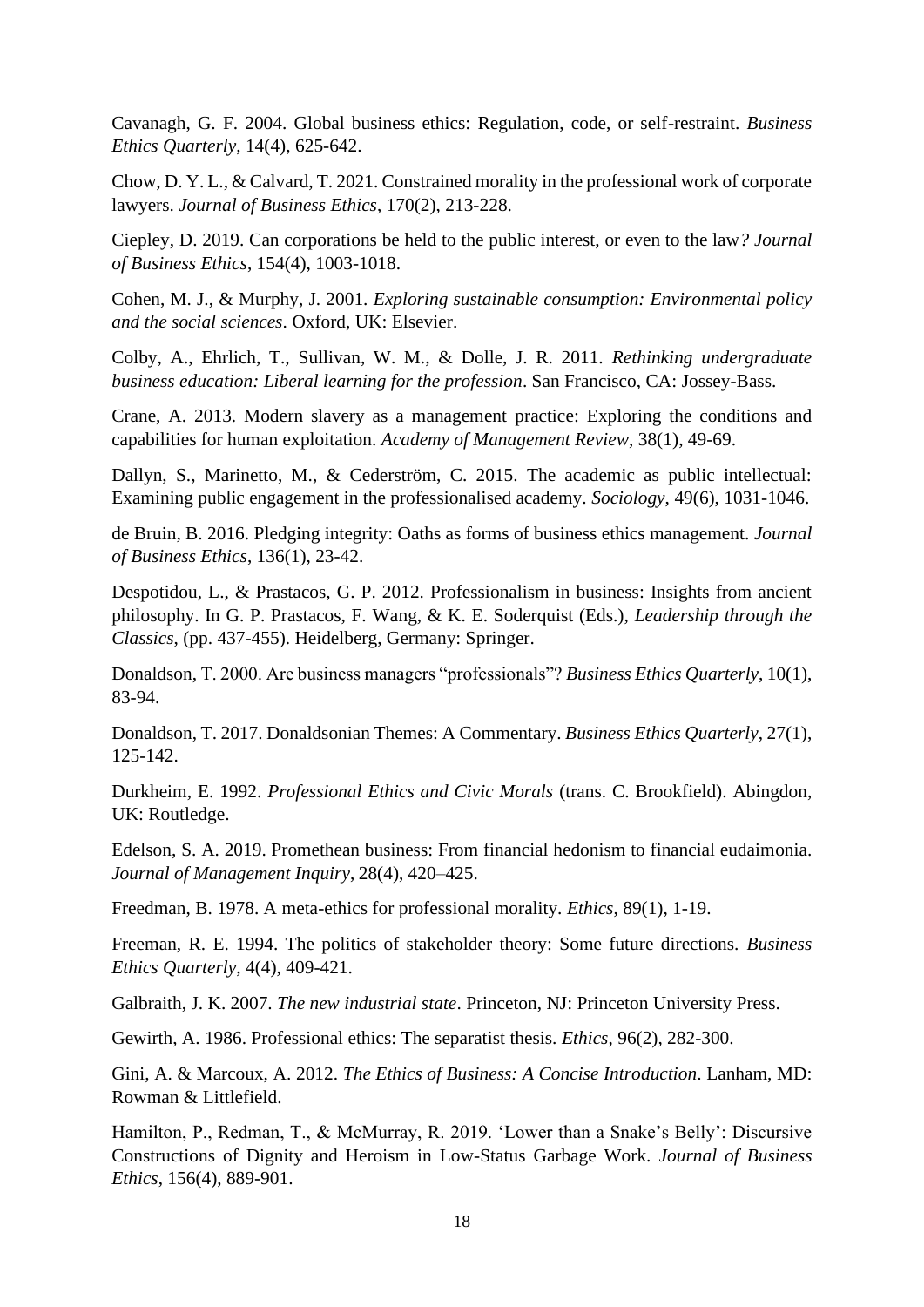Heath, J. 2014. *Morality, Competition, and the Firm*. New York: Oxford University Press.

Heath, J. 2018. "But Everyone Else Is Doing It": Competition and Business Self-Regulation. *Journal of Social Philosophy*, 49(4), 516-535.

Heath, J. 2019a. The Moral Status of Profit. In M. D. White (Ed.), *The Oxford Handbook of Ethics and Economics*, (pp. 337–357). New York: Oxford University Press.

Heath, J. 2019b. Is the "Point" of the Market Pareto or Kaldor-Hicks Efficiency? *Business Ethics Journal Review*, 7(4), 21-26.

Heath, J. 2020. *The Machinery of Government: Public Administration and the Liberal State*. Oxford University Press.

Herzog, L. 2019. Professional ethics in banking and the logic of "Integrated Situations": Aligning responsibilities, recognition, and incentives. *Journal of Business Ethics*, 156(2), 531- 543.

Hursthouse, R. 2008. Two ways of doing the right thing. In C. Farrelly & L. B. Solum (Eds.), *Virtue Jurisprudence*, (pp. 236-255). London, UK: Palgrave Macmillan.

Jackall, R. 2010. *Moral Mazes: The World of Corporate Managers (20th anniversary edition)*. Oxford, UK: Oxford University Press.

James, H. 2009. The ethics of business life: Some historical reflections. In S. Gregg & J. R. Stoner (Eds.), *Rethinking business management: Examining the foundations of business education*, (pp. 1-21). Princeton, NJ: Witherspoon Institute.

Kamm, F. M. 1990. The Philosopher as Insider and Outsider: How to Advise, Compromise, and Criticize. *Business and Professional Ethics Journal*, 9(1/2), 7-20.

Kay, J. 2003. *The Truth About Markets*. London, UK: Penguin.

Khurana, R. 2010. *From Higher Aims to Hired Hands: The social transformation of American business schools and the unfulfilled promise of management as a profession*. Princeton, NJ: Princeton University Press.

Khurana, R., & Nohria, N. 2008. It's time to make management a true profession. *Harvard Business Review*, 86(10), 70-77.

Khurana, R., Nohria, N., & Penrice, D. 2005. Management as a Profession. In J. W. Lorsch, L. Berlowizt, & A. Zelleke (Eds.), *Restoring Trust in American Business*, (pp.43-62). Cambridge, MA: MIT Press.

Koehn, D. 1994. *The Ground of Professional Ethics*. New York: Routledge.

Koehn, D. 2005. Transforming our students: Teaching business ethics post-Enron. *Business Ethics Quarterly*, 15(1), 137-151.

Lippke, R. L. 1989. Advertising and the social conditions of autonomy. *Business and Professional Ethics Journal*, 8(4), 35-58.

Lippke, R. L. 1991. A critique of business ethics. *Business Ethics Quarterly*, 1(4), 367-384.

Lippke, R. L. 1995. *Radical Business Ethics*. Lanham, MD: Rowman & Littlefield.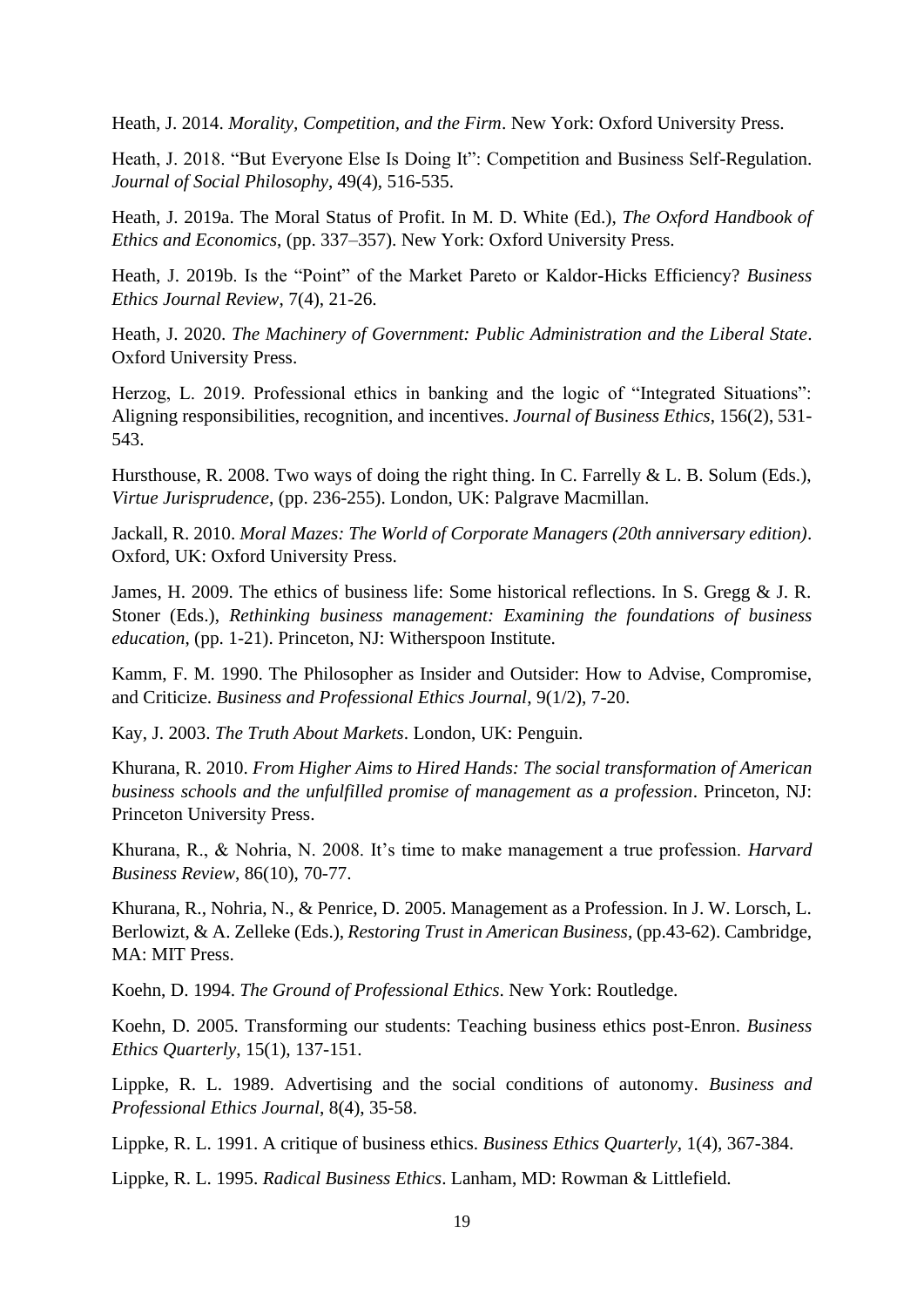Lippke, R. L. 1999. The "Necessary Evil" Defense of Manipulative Advertising. *Business & Professional Ethics Journal*, 18(1), 3-20.

Lippke, R. L. 2019. The Nature of Retributive Justice and Its Demands on the State. *Law and Philosophy*, 38(1), 53-77.

Machan, T. R. 2007. *The Morality of Business: A Profession for Human Wealthcare*. Boston, MA: Springer.

Machan, T. R. 2013. Business and Liberty: An Ethical Union. In C. Luetge (Ed.), *Handbook of the Philosophical Foundations of Business Ethics*, (pp. 1205-1222). Dordrecht, The Netherlands: Springer.

Marcoux, A. 2003. A fiduciary argument against stakeholder theory. *Business Ethics Quarterly*, 13(1), 1-24.

Marcoux, A. 2009. Business-Focused Business Ethics. In J. Smith (Ed.), *Normative Theory and Business Ethics*, (pp. 17-34). Lanham, MD: Rowman and Littlefield.

Mariner, W. K. 1995. Business vs. medical ethics: conflicting standards for managed care. *The Journal of Law, Medicine & Ethics*, 23(3), 236-246.

Marinetto, M. 2013. What are we to do with our 'nice students'? The learning experience within the scholastic apartheid system of the research-led university. *Organization*, 20(4), 615-626.

Martin, M. W. 2000. *Meaningful work: Rethinking professional ethics*. New York: Oxford University Press.

Matten, D., & Crane, A. 2005. Corporate citizenship: Toward an extended theoretical conceptualization. *Academy of Management Review*, 30(1), 166-179.

McMahon, C. 1981. Morality and the invisible hand. *Philosophy & Public Affairs*, 10(3), 247- 277.

Moriarty, J. 2008. Business ethics: An overview. *Philosophy Compass*, 3(5), 956-972.

Moriarty, J. 2020. On the origin, content, and relevance of the market failures approach. *Journal of Business Ethics*, 165(1), 113-124.

Mujtaba, B. G., & Sims, R. L. 2006. Socializing retail employees in ethical values: The effectiveness of the formal versus informal methods. *Journal of Business and Psychology*, 21(2), 261-272.

Muzio, D., Brock, D. M., & Suddaby, R. 2013. Professions and institutional change: Towards an institutionalist sociology of the professions*. Journal of Management Studies*, 50(5), 699- 721.

Norrie, A. 2017. *Justice and the Slaughter Bench*. Abingdon, UK: Routledge.

Nozick, R. 1981. *Philosophical Explanations*. Cambridge, MA: Harvard University Press.

Oakley, J., & Cocking, D. 2001. *Virtue ethics and professional roles*. Cambridge, UK: Cambridge University Press.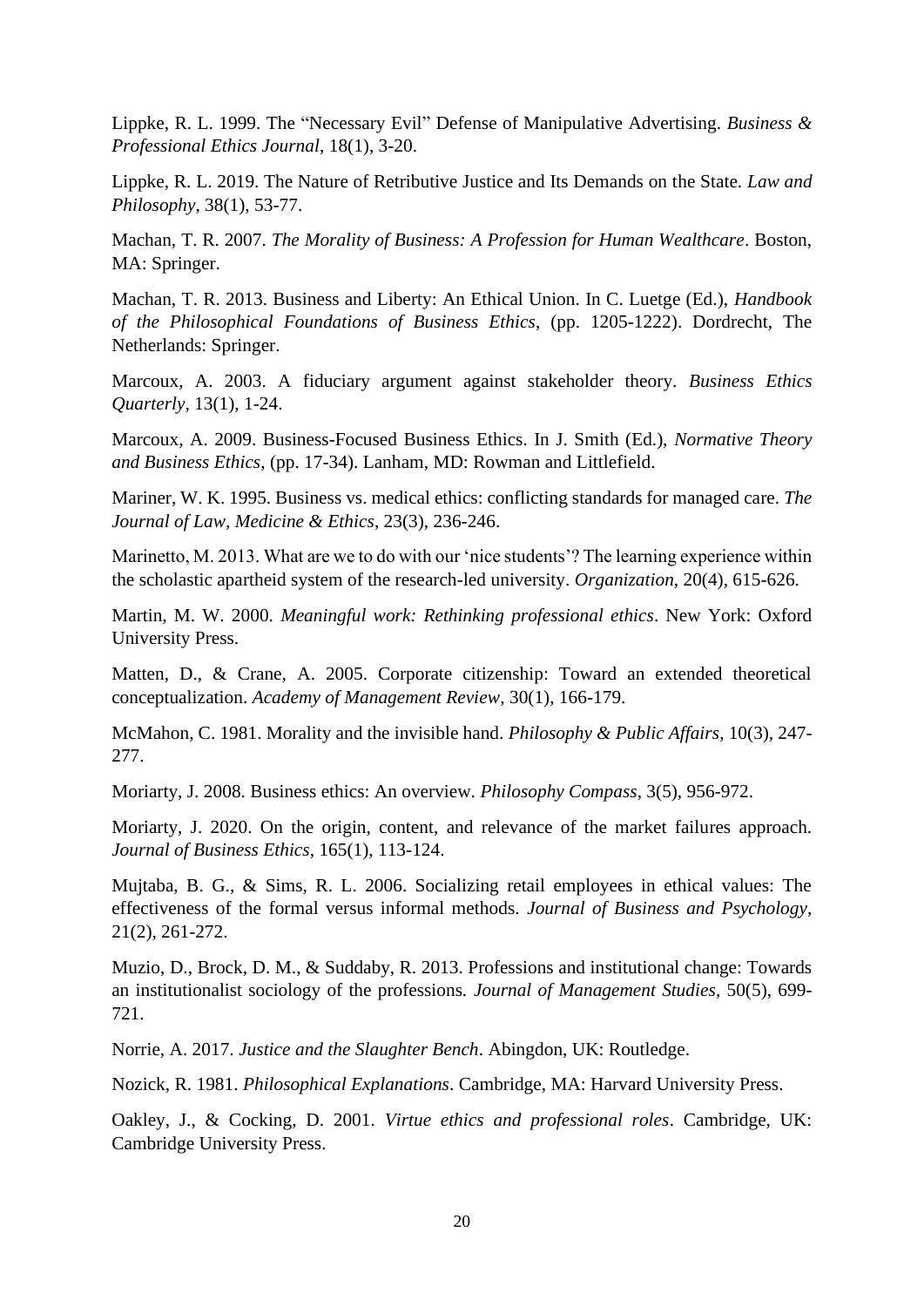Parker, M. 2018. *Shut Down the Business School: What's Wrong With Management Education*. London, UK: Pluto Press.

Pointon, D. 2019. Accommodating Closed Material Procedures within Rawls' Theory of Justice. *Res Publica*, 25(3), 319-333.

Radtke, R. R. 2008. Role Morality in the Accounting Profession–How do we Compare to Physicians and Attorneys? *Journal of Business Ethics*, 79(3), 279-297.

Reeves, C. 2019. What punishment expresses. *Social & Legal Studies*, 28(1), 31-57.

Reeves, C. & Sinnicks, M. 2021. Business Ethics from the Standpoint of Redemption: Adorno on the Possibility of Good Work. *Business Ethics Quarterly*, 31(4), 500-523.

Sandberg, J. 2008. Understanding the separation thesis. *Business Ethics Quarterly*, 18(2), 213- 232.

Schaefer, T. E. 1984. Professionalism: Foundation for business ethics. *Journal of Business Ethics*, 3(4), 269-277.

Scherer, A. G., Palazzo, G., & Matten, D. 2014. The business firm as a political actor: A new theory of the firm for a globalized world. *Business & Society*, 53(2), 143-156.

Schneider, A. 2020. Bound to Fail? Exploring the Systemic Pathologies of CSR and Their Implications for CSR Research. *Business & Society*, 59(7), 1303-1338.

Seele, P. 2016. Business Ethics Without Philosophers? Evidence For and Implications of the Shift From Applied Philosophers to Business Scholars on the Editorial Boards of Business Ethics Journals. *Metaphilosophy*, 47(1), 75-91.

Seele, P. 2018. What makes a business ethicist? A reflection on the transition from applied philosophy to critical thinking. *Journal of Business Ethics*, 150(3), 647-656.

Shaw, W. H. 2009. Marxism, business ethics, and corporate social responsibility. *Journal of Business Ethics*, 84(4), 565-576.

Sinnicks, M. 2021. "We Ought to Eat in Order to Work, Not Vice Versa": MacIntyre, Practices, and the Best Work for Humankind. *Journal of Business Ethics*, 174(2), 263-274.

Steinhoff, U. 2006. Torture—the case for dirty harry and against Alan Dershowitz. *Journal of Applied Philosophy*, 23(3), 337-353.

Steverson, B. K. 2012. Vulnerable values argument for the professionalization of business management. *Business and Professional Ethics Journal*, 31(1), 51-77.

Stout, L. A. 2012. *The shareholder value myth: How putting shareholders first harms investors, corporations, and the public*. Berrett-Koehler Publishers.

Swanton, C. 2007. Virtue Ethics, Role Ethics, and Business Ethics. In R. L. Walker & P. J. Ivanhoe (Eds.), *Working Virtue: Virtue Ethics and Contemporary Moral Problems*, (pp. 207- 224). Oxford, UK: Oxford University Press.